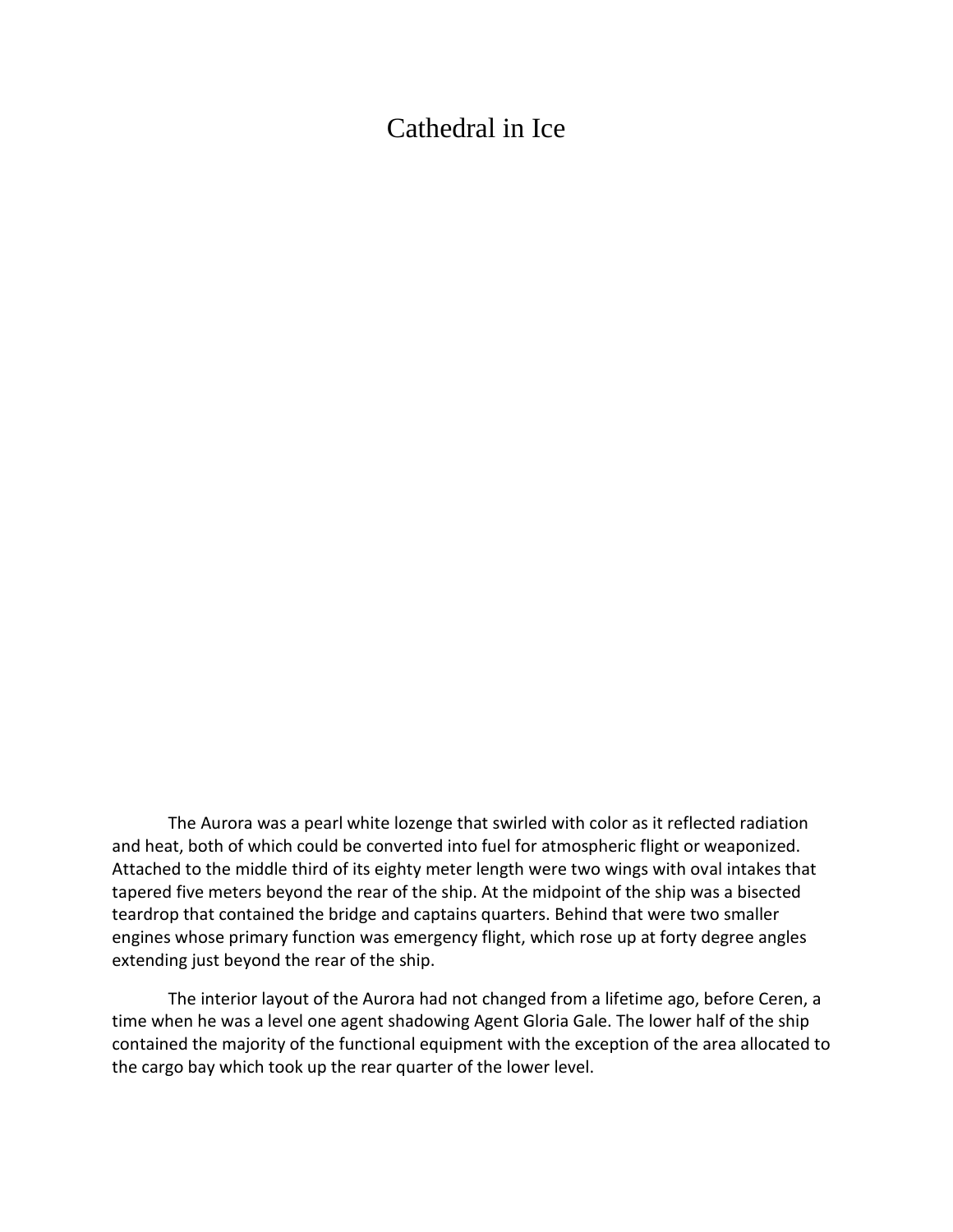The upper level from bow to stern was a corridor lined with four basic cabins on each side. This was followed by a kitchen on the left and a small fitness room directly across from it. At the end of the corridor was a wide staircase that wrapped around toward the bow with the left passage leading to the captain's quarters in the rear of the teardrop or the rear of the tear as the crew called it.

The passage to the right led to the bridge, which was dominated by a panoramic screen which could be unplated and function as a windshield during atmospheric flight. Along the screen three seats stood prominent, each among an array of hard wired instrumentation that was used in combination with the crew's implanted software. The rear of the bridge was wrapped by a bench and accompanying table that ran parallel to its curve.

Carver quietly walked down the corridor to the staircase and turned right toward the vacant bridge. Jones had left his crew behind. They had followed him on countless risky missions, but this one was also highly illegal. He did not disclose the nature of his mission. This made leaving them on Oasis a tough sell, especially for Ken, who felt a sense of rejection and jealousy toward Carver, but refused to display it. Jones asked for their trust in the matter which was reluctantly given.

Carver stepped forward standing before the screen mesmerized by the nothing/ everything that filled the view. Deep space brought back memories of his former life. A younger version of him had once stood in that very spot on a then crowded deck.

 $\ast$   $\ast$   $\ast$ 

Gloria Gale's black curly hair was contained in a bun as tightly wound as she was. She was a good agent, but rigid, like she was at war with chaos. Zion, a planet dominated by red and yellow foliage loomed large on the screen.

Jones held the tip of his tongue to his upper lip, a symptom of his thought process. "On approach, prep for equatorial orbit. Launch probe for thirty-one-seven north, thirty-five-two east." As the probe rounded the planet, they stood waiting for the first images that would reveal the fate of the settlement of New Jerusalem.

Leaving Earth thirty-five years before the Newton, Orwell, and Ashoka, the Creationist Christians has set out to form a purely Christian society, based on the belief that the Old and New Testaments were an outline describing a society that God had tasked them with creating. They believed that the holy books relayed the message as an allegory in the context of the times, a prophecy that was yet to be fulfilled as described by the prophet Elymas Bar. Their message upon landing was a triumphant account of their exodus. They were never heard from again.

The Historical Society of Oasis and Planitary Defense jointly funded Jones' expedition. In accordance with P.D. policy, an agent was to accompany all voyages in which contact with other societies was likely. Their directive was to ensure an expedition did not violate Oasis' isolationist laws. No member of the crew was to act as a diplomat or establish any type of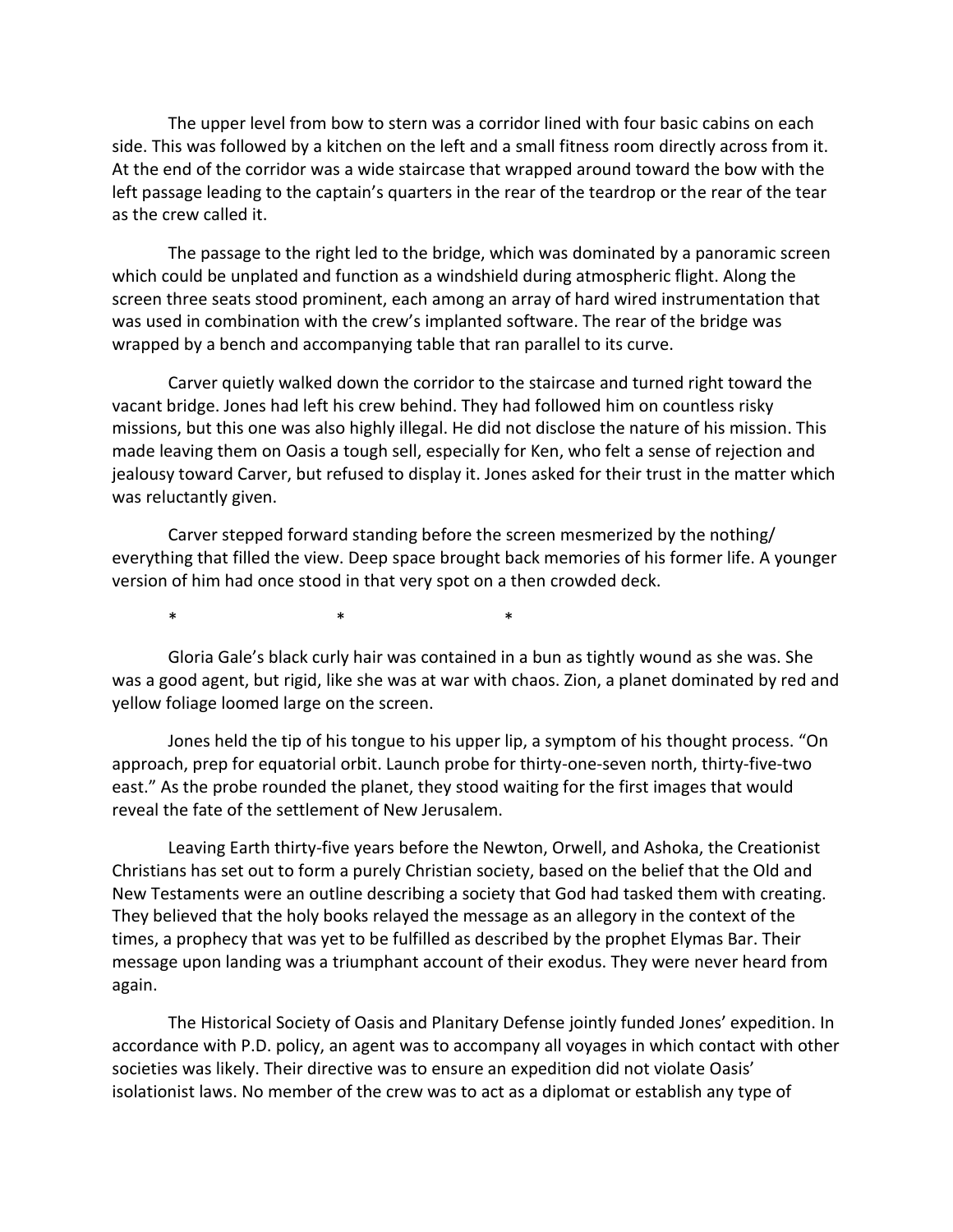commerce. The expeditions were purely for observation and historical documentation. The unofficial directive of an agent was to assess the threat level and covertly obtain new technology if possible.

Agent Gale's expression did not change as the probe relayed its ominous message. Static turned to stretched initial sound as if the man's voice was carried on the wind. "To all who approach, turn back. A plague of the first born has descended upon Zion, a test from the unborn god. This is Bishop Manteo, the Shephard of None."

A long uneasy silence fell upon the bridge. Jones looked around then met eyes with Gale. "Sounds like things are going well." He turned to Ken. "What's the point of origin?"

"Sixty kilometers off of magnetic north."

Jones looked puzzled. "Take us into polar orbit." He turned back to Gale. She gave him a nod toward his quarters.

The door closed behind Carver. Jones looked at him then turned to Gale with a compounded annoyance. "Does your puppy follow you everywhere?"

Carver smirked. "Be careful. This puppy bites."

Jones plopped into an oversized chair offering no accommodations to the two inconveniences in his quarters. "I think the message is bullshit, scare tactic to keep us heathens out."

Gale considered hands clasped behind her back, posture rigid. "We have to proceed as if the threat is real. We'll take an exploratory party down in the shuttle until we can assess the legitimacy of his claim."

Jones gives a false salute. "Ey, ey, captain."

"You don't agree?"

"I do, I just don't like taking orders on my own ship."

"You took the funding. If you want to dance with the Devil, you can't complain if he wants to lead."

Jones stood his tall frame too thin to be imposing. "You have ice in your cunt."

Gale delivered a quick blow to his abdomen, recoiling back to her statue form before he impacted his chair. He curled up, clutching his gut. Through gritted teeth he managed. "Ok, now I'm turned on."

She turned to leave with Carver in tow.

Jones asked in an almost breathless gasp. "Can I call you?"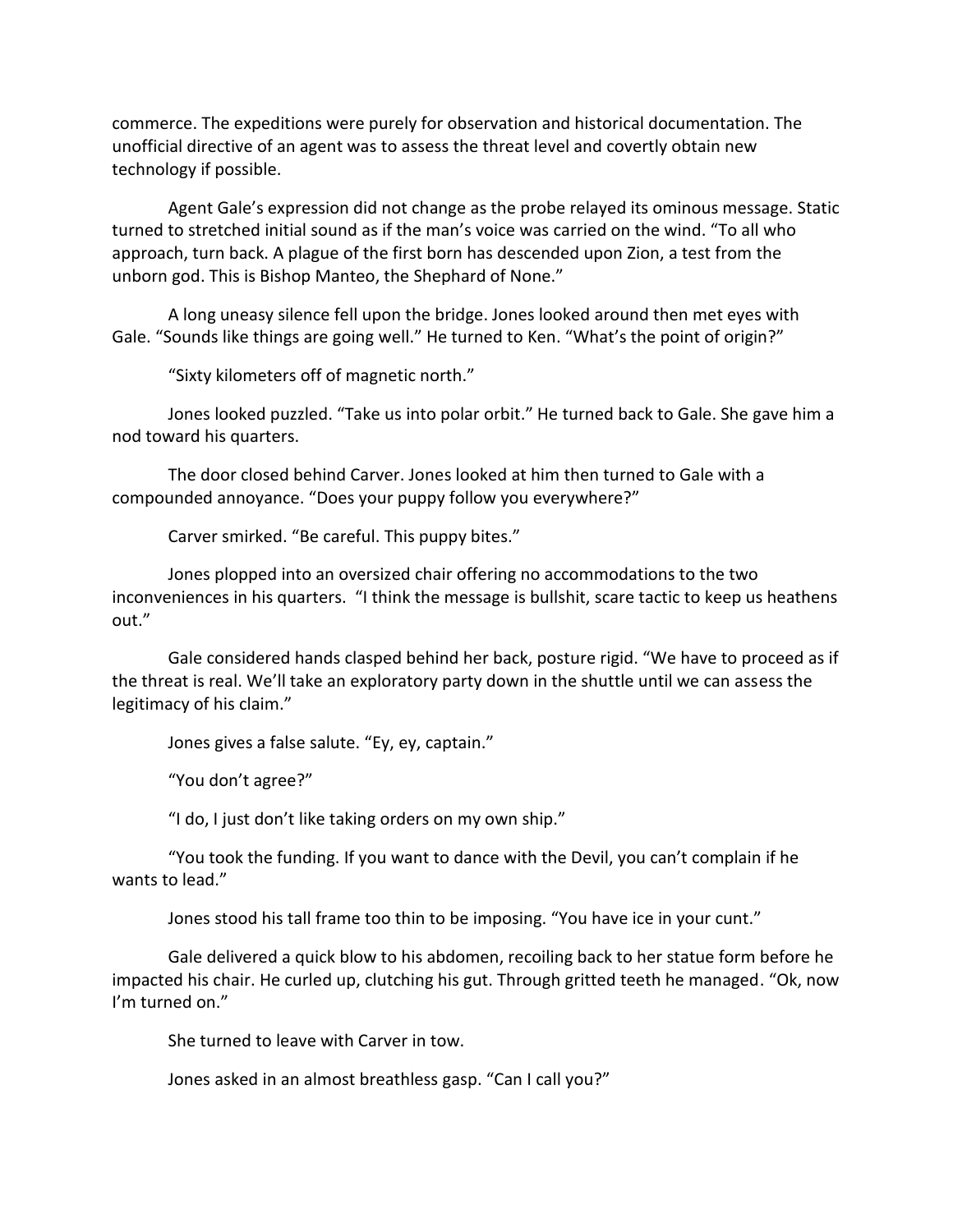$\ast$   $\ast$   $\ast$ 

The shuttle's sharp decent evened out over the choppy water and floating ice. In the cockpit, Marco the shuttle's pilot, kept it on manual as Jones stared, mesmerized by the new world. Carver and Gale sat in the cramped jump-seats facing Kuzou and Mule, their black environment suits a stark contrast from the crew of the Aurora's white and blue.

As the landscape became more ice than water Jones squinted from the glare but didn't seem to blink. The land rose and black sections of rock peeked out with horizontal icicles where the wind whipped water had frozen. In the distance, one such outcrop began to take on a more defined shape. Carver pressed foreword against his restraints and squinted as a cathedral in ice came into view.

Towering black smart steel loomed like a gothic skyscraper, too ornate for appreciation from their current distance. Craggy rocks and ice surrounded it feeding the monstrous appearance it projected. The one distinguishable feature was a massive round stained glass window located about three-fourths of the way up.

Marco pointed out a relatively flat area among the labyrinth of rock and ice peaks that surrounded the cathedral. Jones nodded and Marco banked the shuttle right. As he did, they noticed the back of what looked like a massive blue eel covered in white tubules, surface then dive as it made its way through one of the rivers of icy water that veined through the area.

They exited the ship and Jones led the expedition through an icy path that descended as it wound toward the cathedral.

There were two points when rushing water had to be traversed. The first was short enough for each member of the expedition to jump across, although the icy floor of the passage made it awkward. As Gale landed, she slipped and was caught in a hug with Jones. "Nice form."



She shrugged away.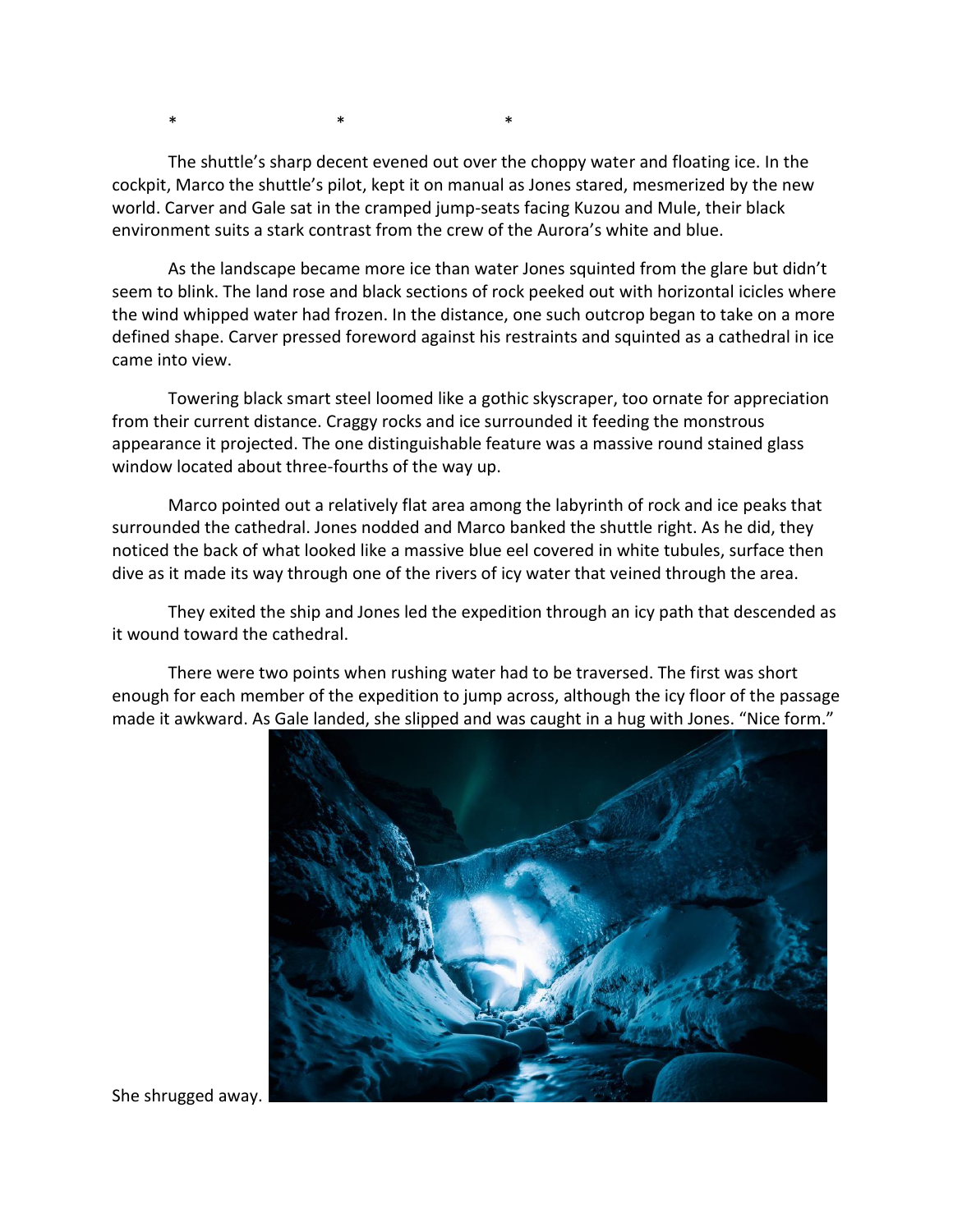To cross the second river, Mule launched a grappler across and the expedition crossed chest deep in the current pulling themselves along the steel cable. As was tradition, Marco, being the pilot was the last to cross. Jones reached down hauling the man up onto the ice, looked back down the path then turned to follow the group.

As he did, the eel surfaced, first sliding on the ice, then propelling itself a few meters with its tubules. Thoughtless predatory eyes shone a pale blue as its mouth sphinctered open revealing endless rows of hooked teeth. Jones tried to run, but was slow on the ice. Two black tongues shot fourth from the creature's mouth grabbed Jones and pulled him into its jaws with elastic speed.

The creature then slid back into the water as quickly as it had surfaced. The shocked members of the expedition ran toward the water. Marco and Carver were the first to reach it but arched back when the creature's tail whipped as it dove revealing its length to be close to fifty meters.

Both men slid on their backs. Carver crashed into a wall. Marco, unable to stop, fell into the current and was swept away but regained purchase on some exposed rocks twelve meters down where the river curved off to the south east. Mule fired a grappler that impaled itself into the ice less than a meter from Marco's head. Marco fought the current, making his way back to the group as Carver plunged his head into the water to see the creature's ghostly form slithering into the depths.

It disappeared then a blinding flash brought it back into view. Ten meters back from the creature's head an explosion split it open. Its slithering motion ceased and its head turned back at a strange angle as it examining its tail. A cloud of deep purple diffused into the water, then through it rose Jones, his white suit trailing a stream of purple blood and bits of alien biology.

He surfaces like a submarine bubbling up as Carver and Mule grabbed him, hauling him ashore. He sat for a moment resting against the shore of the path. He was upset but not shaken, more angry at having killed the first thing he encountered on this new world. He looked toward the water and seemed to offer some silent words of consolation to the creature, then looked up at Carver. Carver extended a hand, helping him up.

The path straightened out and the six members of the expedition got their first view of the cathedral's imposing presence. The massive black doors of a fortress tapered up to a point. On either side of the doors, covered in a thick layer of ice, stood eight meter statues of arch angles holding spears, on the left Michael, on the right Auriel. Their gaze of proud righteousness fixed on the southern horizon.

They stood for a moment taking it in. Mule spoke first. "Now what?"

Gale approached the doors, her Rosettaware attempting to communicate with the cathedral's system. As it struggled to establish a connection, Jones grew impatient. "Hello." Ice shattered and Gale stepped back as the angles crossed their spears before the door. Still coated in ice from the chest up they looked down examining the group.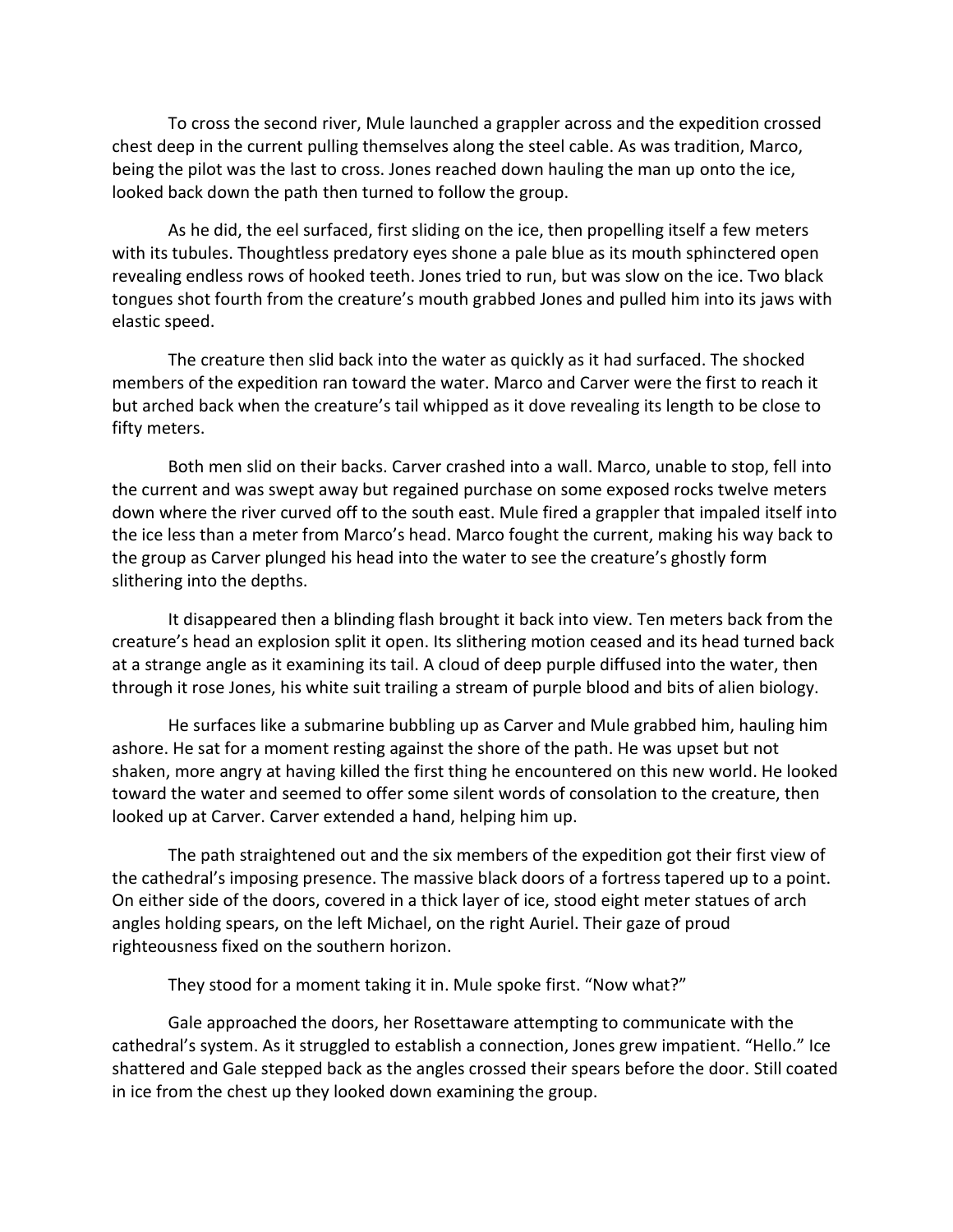Auriel spoke in a booming voice, his face motionless, his eyes a glossier black than the rest of his frame. "State your business."



Gale looked up. "We're a historical expedition from Oasis. We've come to learn of your culture and share ours with you."

> There was no response. After a long moment, the angles returned their gaze to the horizon and the massive doors opened. The expedition stepped into the darkness.

Carver felt his implant scramble then shut down. The room was cavernous and only given boundaries when torches ignited around its perimeter. The flickering firelight suggested the presence of ornate carvings and statues, but the darkness obscured their detail. The main feature of the room was a golden gate directly ahead of them. The group walked around examining the walls, which up close seemed to depict a chronology of their exodus.

The golden gates opened and

Father White stepped out of a wide ornate elevator, his head and hands glowing white, shone in the darkness. As he approached, the group gathered in the center of the room. The android wore a black cassock with a purple liturgical vestment. He smiled his face and eyes devoid of color, mannequin-like. "Welcome. I am Father White."

"I'm Brad Jones." Gale retracted her visor and Father White looked upon her with as much bewildered reverence as his blank face could show. Jones continued. "We're on a historical expedition from planet Oasis." Father White forced his gaze from Gale to Jones then addressed the group.

"You must be weary from your long journey. Let me show you to your accommodations." He ushered the group into the elevator and the golden gates closed.

Carver had expected the elevator to ascend due to the towering stature of the cathedral. To his surprise, it briefly descended, the gates opening to a small room lined with simple metal tables. "Weapons are not permitted in the Cathedral of Genesis. Please deposit them in the vault."

Jones and Gale exchanged glances. Father White offered as much reassurance as his barely featured face could project. "Trust is a most divine quality." He offered. Reluctantly, the six members of the expedition placed their weapons in the vault.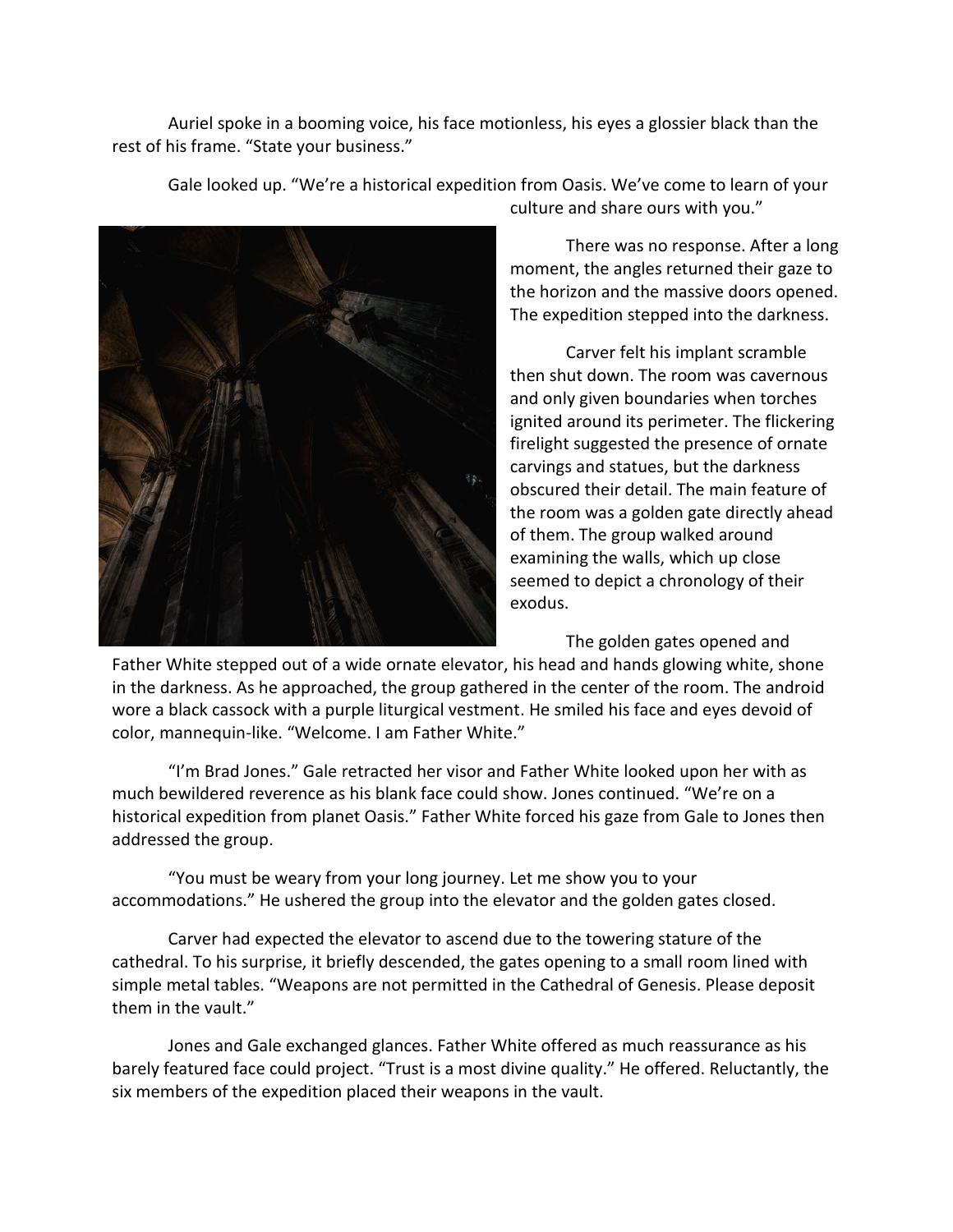The elevator ascended to what Carver assessed to be half of the cathedral's height and opened. Carver's general sense of uneasiness focused for a moment on the figure that stood before them. Sister Eleanor's feature devoid face glowed white from behind her veil. Her perfect black habit met the floor and flowed slightly as the warm air from the elevator filled the hall, lending to her already ghost-like appearance.

She smiled and took a step back and to her left with a ballroom dancer's grace, her hands never leaving their place, clasped behind her back. The walls, ceiling, and carpet were slightly varying shades of deep red with a gold fleur-de-lis pattern running through the carpet.

As the group stepped out of the elevator, Sister Eleanor lightly guided Gale by the arm. "I'll show you to your quarters." They started down the corridor to the right.

Father White gestured to the left. "This way gentlemen." As Carver followed the men, he glanced back at Gale, who turned and met his eyes. Her look was not quite nervous, but apprehensive about being separated on an alien planet. She turned, not allowing her apprehension to breach their apparent religious custom.

After a real shower with real water, Carver pulled on the plain cotton clothes someone had laid out for him. He returned to the main room that was the hub of the suite. The room was round, with the entrance to the hall dividing the six rooms three to a side. On the western half of the circle two statues of saints Carver couldn't name stood on either side of a tall gothic window which was set out on a jetty. The floor had the same red and gold carpeting as the hall and two white sofas with gold ornamentation sat facing each other, the main feature of the room.

Carver apparently the first to be ready, stepped over to the window and took in the lifeless icescape. There was a comfortless peace about it. Carver's eyes began to water from the brilliant cheerless light. He blinked it away. He could tell by its angle at this hour that the sun never set on the Genesis Cathedral. A blue twilight would come then give way to a sun that also never rose.

Soon the men joined him and waited, then waited more. There was some talk about checking on Gale but although never explicitly stated, they felt it would be a breach of custom. The men talked on the couches. Carver was more of a witness to the conversation and keenly aware of an institutional rather than personal resentment as the conversation frequently reverted to past journeys and acquaintances that he could only be peripherally involved in. Jones was difficult to read. He had advanced degrees in history, journalism, and an encyclopedic knowledge of space, yet he seemed genuinely engaged in asinine conversations like having to take a shit in a space suit. Carver wondered how much was strategic morale building, being one of the guys, and how much was his mischievous nature.

Carver returned to the window. The blue twilight was beautiful and mesmerizing. He hadn't expected to see so many stars. When he finally broke from his spell he was about to suggest they check on Gale partially out of concern and if he was being honest, partially so he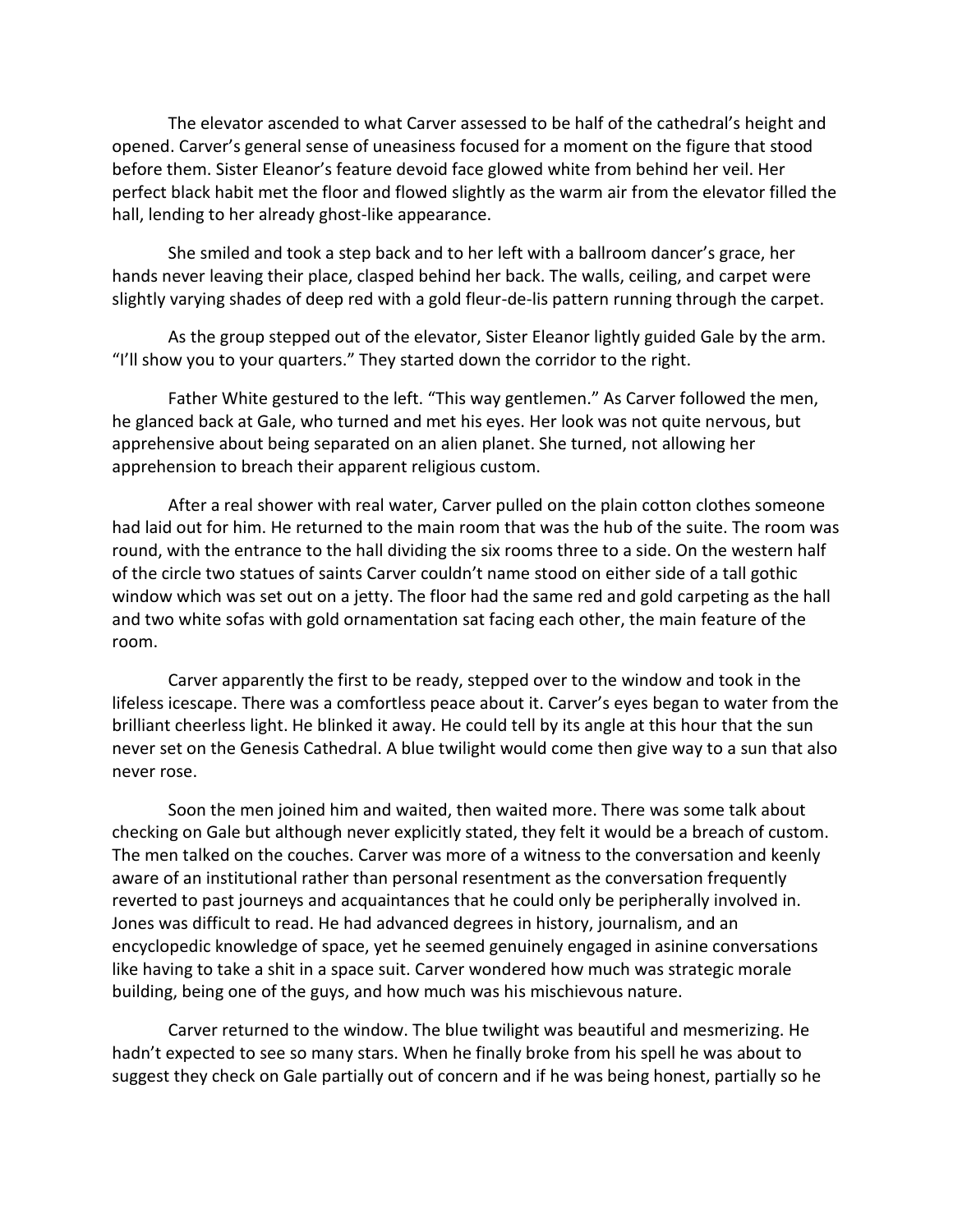didn't have to attempt to reengage in conversation when Father White entered. "Bishop Manteo will see you now."

The antechamber was dark, the only light a dim red emitting from lights that ran along the perimeter of the floor, six wall sconces, and a backlit red window which prominently displayed the Creationist Cradle.

Seated behind a massive black desk, Bishop Manteo was a mountain of indeterminable composition. Beneath the black doulette and layers of red, white, and gold ornamental clothing he seemed solid and imposing but his face had the low tone slack of a weakling. Everything about the man was pale, especially in contrast to his dark surroundings. His voice was the grim deep gravel from the transmission. "Welcome to Genesis Cathedral."

Jones spoke for the group. "We appreciate the hospitality Most Reverend."

Carver turned back as Father Drake, an android identical to Father White entered and joined him in the rear of the chamber, their glowing heads appearing to float freely in the dark. He had expected it to be Agent Gale. She would not allow this meeting to take place without her. He became concerned and broke in. "I think we should wait for Agent Gale before proceeding." Jones looked annoyed. He had wanted the opportunity to speak to the bishop without her restricting presence.

The bishop reassured Carver and waived his hand in a faint upward motion. "Agent Gale has an audience with the Pope." Jones chewed his lip. He had believed that the bishop was in charge, now she had subverted him. She would hear about it.

\* \* \* \* \* \* \*

Alone, Agent Gale ascended to the top floor of the cathedral. She looked down feeling awkward in the loose fitting floor length linen dress and wide hood that Sister Eleanor had delicately placed on her head before stepping back to admire her, like a proud mother on her daughter's wedding day.

The door opened to the most beautiful room she had ever seen. It was round, roughly fifteen meters in diameter. The floor was white marble with a gold flur-de-lis pattern running through it. The ceiling was a ten meter high dome with art derivative of the Sistine Chapel, except the roles of God and man were reversed. God was depicted as an infant, but with an expression of calm omnipotence. The glass walls curved around almost the entirety of the room offering a panorama of icy, silent, twilight. Stares shined clear through the blue glow.

From those great heights the place gave the impression that it existed somewhere between the world and heavens with a silence that stopped time. The thought that there is no greater art than nature occurred to her then fearing she was losing focus, getting enveloped by the ambiance, she turned her attention to the room's main feature.

On the far side of the room, directly across from the elevator's golden gates, stood a five meter wide ornate golden wall that rose to meet the base of the dome. Infinite meaning was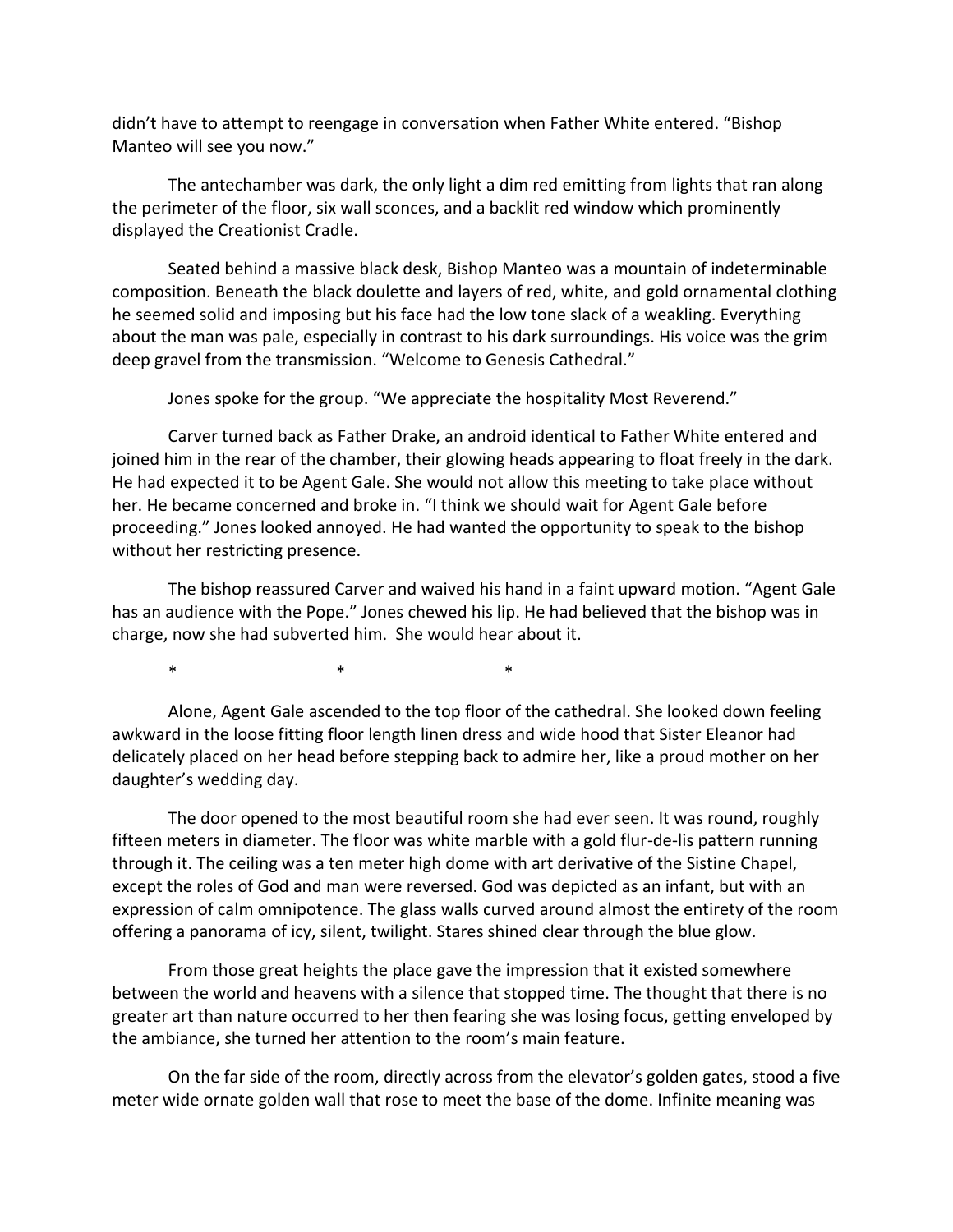imbedded in its design that would take a lifetime to fully appreciate. Centered and slightly above the halfway point was a round design featuring the Genesis Cradle.

Gale watched it, mesmerized then at the edge of perception, the ornate clockwork of the circle began to slide. Larger parts shifted silently until white light blazed from the opening. A figure ascended from the curve of the shaft silhouetted in glory.

 $\ast$   $\ast$   $\ast$ 

Jones looked at the bishop. "What happened here?"

Bishop Manteo stared with eyes the pale green pallor of death, his expression unchanging for a moment, as if somewhere else. Then without any perceivable shift in his mental presence, he spoke. "To understand our trials, one must understand our beliefs. What do you know of us?"

"Just what was in the records from Earth. You left to found a Christian world. You want to create God."

The bishop flashed a humoring smile. "All true, but what is not contained in those records is that we developed the biotech to take that first step before setting foot on the arc. Every citizen of Zion was integrated with a Semita in Aeternum, which allows them to continue existing post mortem until they can be downloaded into Iudicium Machina where their deeds are processed and they live on in the everlasting light of salvation or suffer the toils of damnation."

The group was in awe. Jones spoke. "You achieved permanent existence in a virtual state?"

The bishop nodded proudly.

"Where is everyone? I mean, why is the cathedral here?"

The bishop looked distant again. "Our original settlement is now a land of demons. When Bethlehem was completed, we all rejoiced. When we came down from the arc there was much work to be done but we were finally free from Earth's oppression. We had a planet of our own, beautiful, a suitable birthplace for God.

Then came a sign, a gift that reaffirmed out mission. We were elated to find that all of the women even the virgins, were with child. As the pregnancies progressed, anomalies appeared in the anatomy of the first generation but we welcomed it. Who were we to question a miracle? All life is precious, or so we thought.

The infants appeared relatively normal but with more pronounced features and eyes a thousand variations of red and yellow, with the long pupils of a serpent. They had the strength of animals, crawling, climbing, running days after birth. Soon after they became wild, violent, attacking their nursing mothers, feral.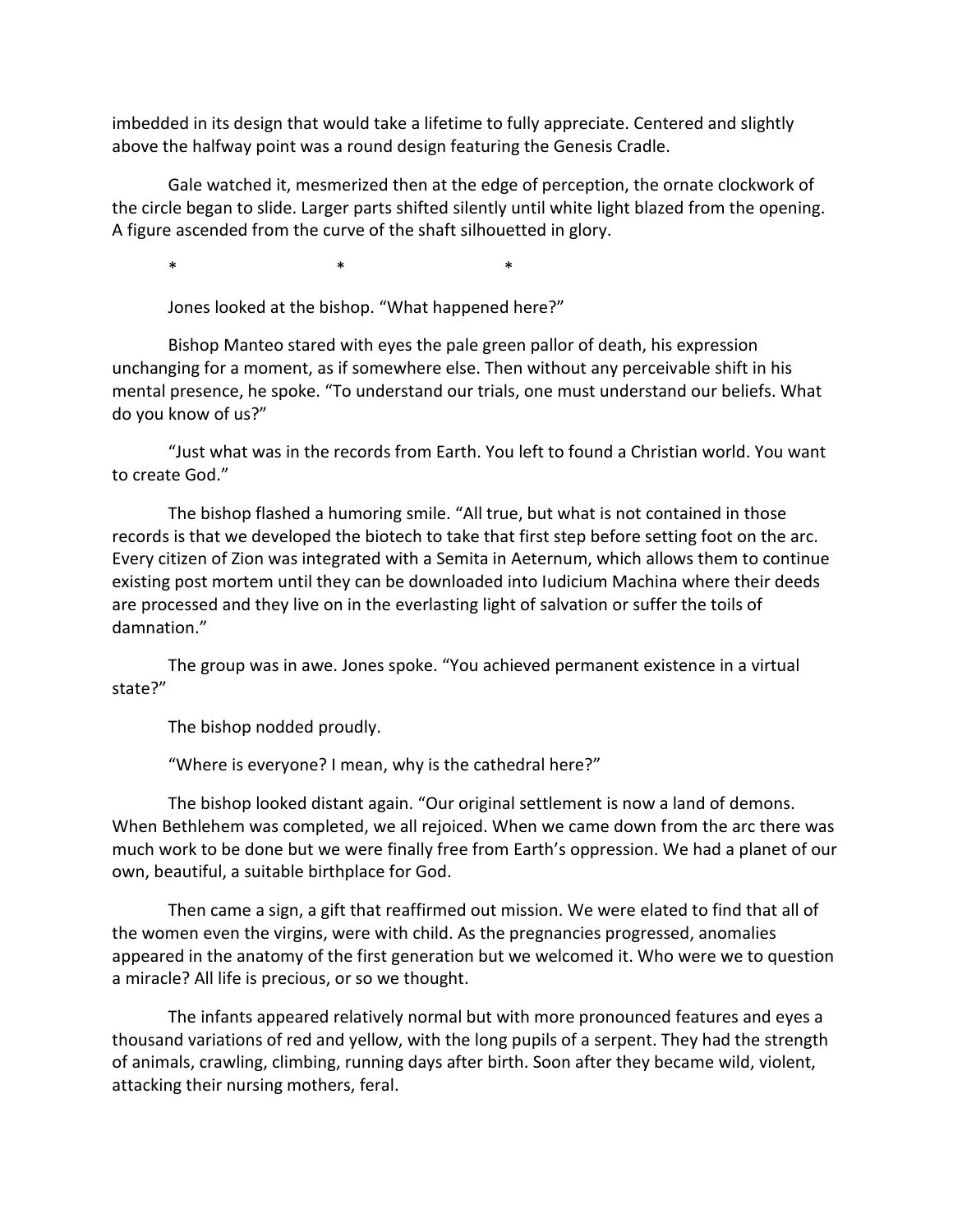Many escaped into the tropical wilderness. We rounded up the ones that we could as they slept in the day and purged the demons in a great pit of fire, hundreds then thousands. They kept coming, gestating more rapidly in litters until it was decided that the vessels needed to be purged as well."

Jones interrupted. "The women, you burned the women?"

The bishop continued ignoring his half question. "Some disagreed with that decision, and there was a movement to return to Earth or seek another home but we could not allow this demon to spread."

The expedition exchanged suspicious glances.

"Like Abraham, our devotion to God was tested. There was a conflict between the devoted and those who had gone astray. Righteousness prevailed and I ordered the great arc into our star."

Jones looked puzzled. "Where was the Pope?"

"Unfortunately, he was one of those led astray."

"This organism, what is it? Have you studied it?"

"The demon can corrupt any form as we later discovered when examining the DNA of the native life. That is why we have come to this dead place at the top of the world."

"Where is everyone?"

The bishop looked puzzled. "Long deceased, repenting in Hell or in Heaven building God. Our people do not delay judgment. I alone have taken to the longevity treatments of Earth so that I may shepherd us in this physical plane. For the demons are plentiful now, wandering the jungles living as animals."

The crusaders search these untamed lands even today seeking to reclaim the souls of the initiated and extinguish the demons." The bishop pointed out two figures standing in the shadows that Carver had not noticed enter the room.

They were androids of the same type as Father White but with a body of silver. They wore a white cloak and tunic with a blazing red cross on the chest. Carver pictured blood splattering on the flawless pure white as the deadly androids cut their way through monstrous abominations of the human form.

The bishop looked at the men fully present, the vague fog of remembrance gone. He smiled. "All that has changed now. The chosen one has arrived. This lifeless place will be the birthplace of a new generation, pure as light."

 $\ast$   $\ast$   $\ast$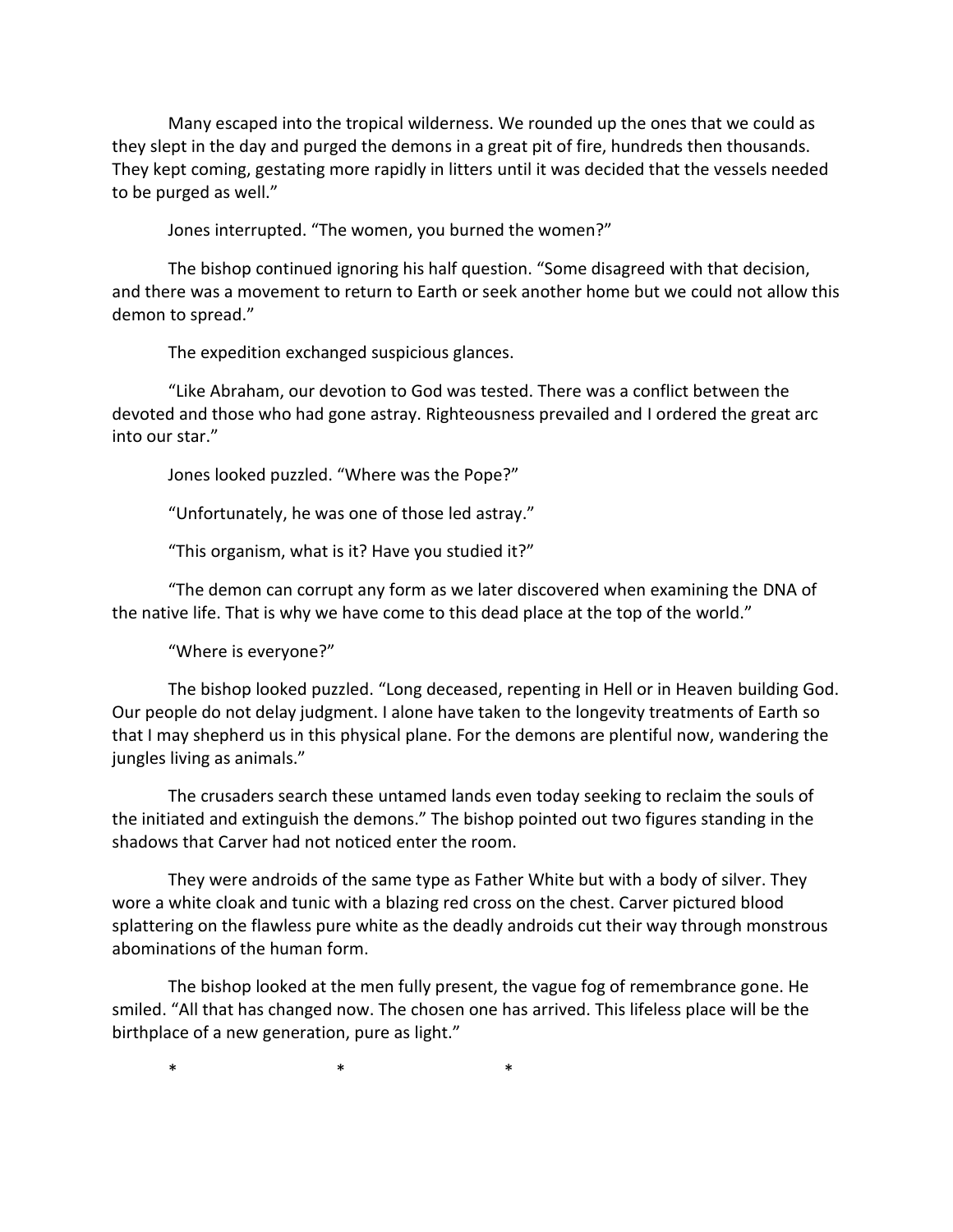Gale watched as a shining gold form floated from the opening on two golden cables attached to its back. Ghostly and motionless, the Golden Pope glided toward her, its serene face not evoking its intended effect. It hovered before her a meter and half above the floor, admiring. When it spoke, its face remained unchanged. A warm lullaby of a voice came from everywhere. "And the vessel of God will descend from the stars."

Gale reflexively stepped back.

"Fear not my child, come." He glided, his cables trailing smooth and powerful, serpentlike. Gale followed him to the center of the panorama's curve and looked upon the horizon where ice met twilight. "You are the chosen one, the mother of a new generation."

Gale was taken aback by the words but felt strangely calm. "I think there's been a misunderstanding."

"You are truly of the stars, beauty and power unbound, yet unaware of your glory. That innocence, that purity, it magnifies their brilliance."

Gale's sense of calm became an absorption of warmth, her body so relaxed it almost felt foreign, separate from her being. The world began to disappear around her, all but the twinkling of the stars. She turned and they spun a brilliant swirling dance.

The Pope opened his arms. "Come to me child."

She staggered and braced herself palms against the glass. She focused on the landscape trying to gain some context in existence but her reflection came into focus instead. Mother Mary stared back at her. A partial realization came to her like a ray of light through the cloudy sky of her mind. Go! Now! Go!

She turned and staggered toward the elevator gates. "I have to go."

A look of pity emanated from the Pope's face as he tracked her on his silent serpent coils. "Soon you will be free of fear. Your mind will be free of the impurity of thought. Your body will exist in a state of eternal glory."

Gale pulled at the locked gate then clung to it, her legs like pillars of water. She screamed for help but it was slurred, distant, as if in a dream. The Pope caught her as she fell and held her cradled like a child.

"No! Let me go!" She slurred, squirming to no avail in the iron grip of his love. She screamed a submerged cry of rage and struck his face until the blood from her fist ran down it like crimson tears.

His soothing voice chanted from everywhere as the coils carried them back toward the light. "Hac tum practoria nane purgabit sordid ae. Et torque auream habebit in salva ero. Incunabula dues lucidum. Cunabula dues. Cunis lucis. Cunabula dues. Cunis lucis. Cunabula dues. Cunis lucis,"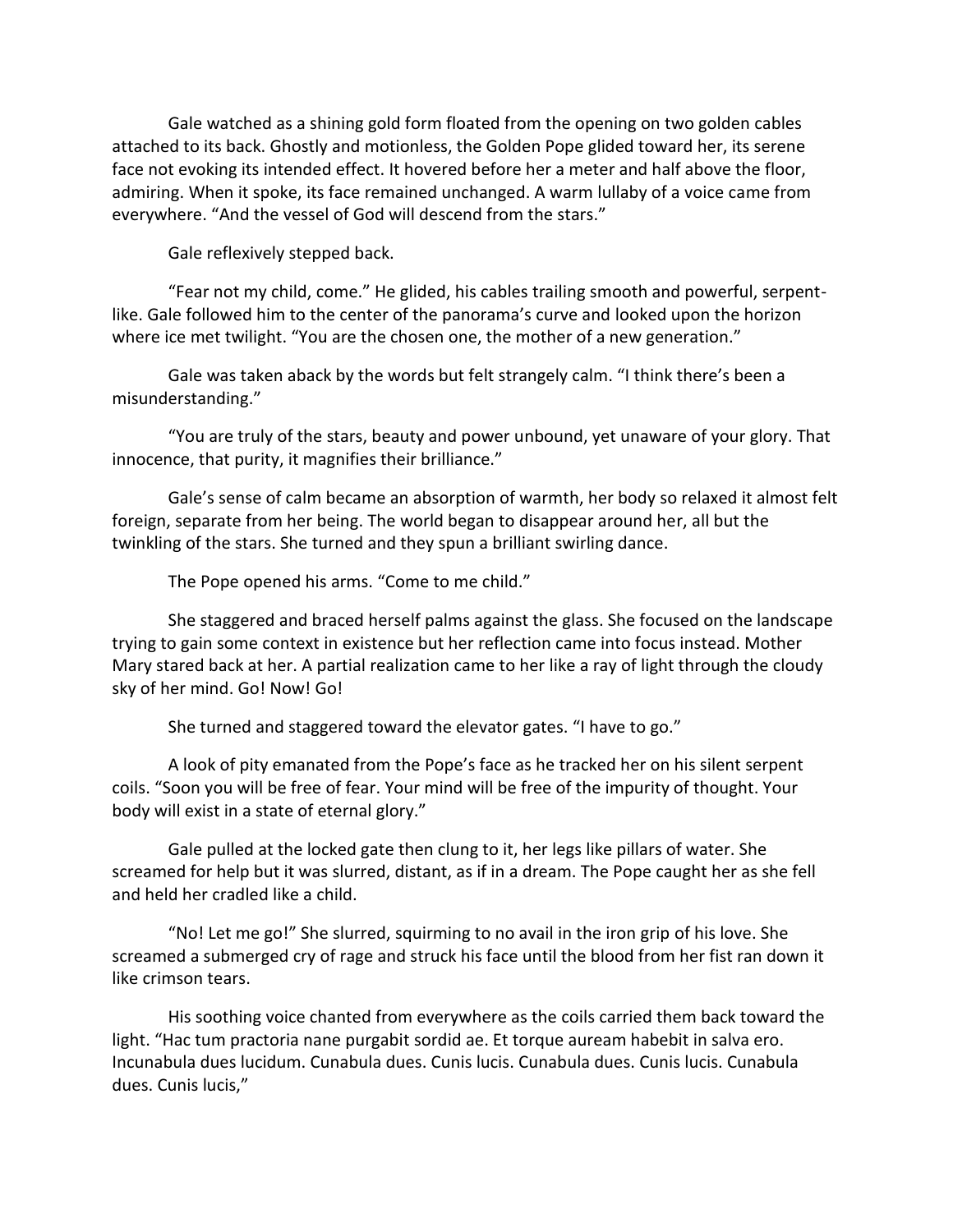Her desperate cries morphed into a helpless half conscious weeping as he carried her into the brilliant shaft. "Cunabula dues. Cunis lucis. Cunabula dues. Cunis lucis." Rather than an absence of sound, what filled the room was a presence of silence as the clockwork of the golden wall closed rebuilding the cradle.

 $\ast$   $\ast$   $\ast$ 

The feeling that something was very wrong swept over the man. Jones searched his mind for the most diplomatic was to address the implications of the bishop's words. Carver decided that the time for diplomacy had passed. "I want to see Agent Gale."

The bishop stood, his clothing like architecture holding his substantial mass. "I'm afraid that won't be possible."

Sensing aggression the two crusaders moved to flank the bishop. Carver didn't turn but got the sense that Fathers White and Drake had moved in closer behind them. "You can't see her because you're dead, killed by the savage demons of the equatorial jungles I'm afraid. At least that's what we'll tell your ship." The bishop looked toward the sky in mock communication with the ship. "I'm truly sorry for your loss. Their bravery and hunger for knowledge will be remembered. I'll prey for them."

Carver evaluated his chances of killing the man with the deadly looking crusaders so close. Before he could make a decision, a low pulse blasted from the crusader to his right and night fell upon his thoughts.

\* \* \* \* \* \* \*

Carver awoke to the sensation of falling. He hit and the falling sensation was replaced by one of being partially submerged in something. It took a moment to grasp his surroundings. He was in a cylindrical pit roughly fifteen meters in diameter. The pit was filled with charred bones the surface of which ended six meters below the edge. The walls of the pit were a scorched and scratched metal.

Mule and Izoku lay not far from him in various states of consciousness. He could only see the sky but the air felt thick and tropical. He could hear Jones struggling then a moment later the two crusaders tossed him flailing into the pit. He landed on his side to the clacking of dead wind chimes.

He grabbed a femur and desperately hurled it at the androids. It clicked off of the side of one's head who hadn't registered it as a threat or bothered to evade it. He screamed. "Suck a rusty dick you fucking appliance." The crusaders ignored him, returning to the transport to retrieve Marco. A moment later a barely conscious Marco was tossed in by the arm. He did a two hundred and seventy degree spin then crashed into the bones.

As Carver evolved further into consciousness, he found himself staring into the empty sockets of a woman's skull.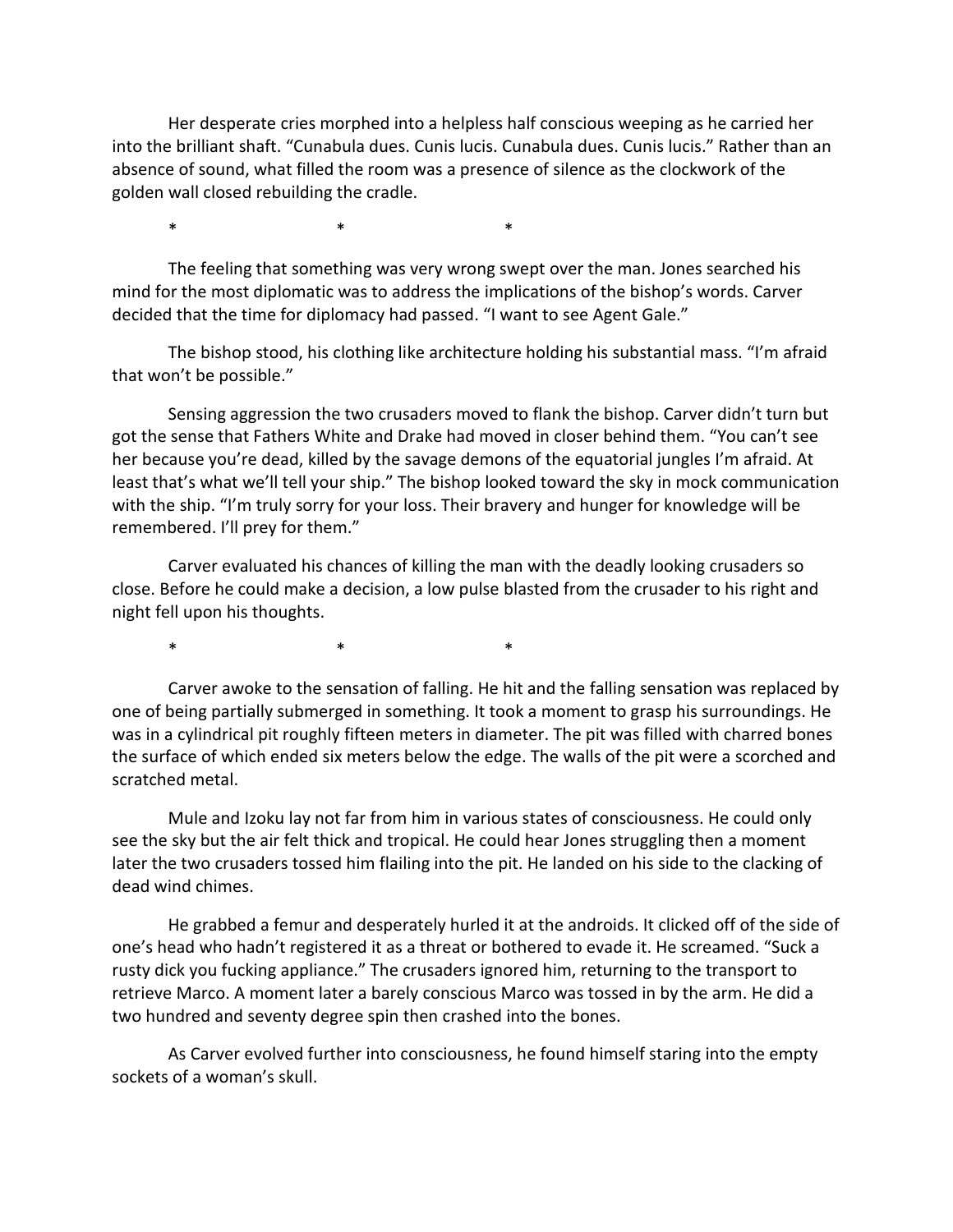

He noticed that there were many skulls but the ones belonging to the children were strange. They were slightly elongated with a ridge that bisected it bilaterally from crown to base. The eye sockets were smaller than normal and closer together. The most noticeable feature was the longer jaw and rows of tiny razor-like teeth. The sound of a puff of gas igniting paired with a sensation of warmth from under the bones brought more clarity.

An instant later he realized that his implant was live again. He scrambled awkwardly through the bones, trying to get as close as possible to the side where the crusaders appeared. If he was lucky, he would be in range to shut them down. The crusaders did not appear.

Close to where they had been Father Drake appeared. He looked down upon them, then up to the heavens. "Dim isit emundationem adustionem ignis. Fiet emundet mundi horum impuras animas. Dim isit emundationem adustionem ignis. Fiet emundet mundi horem impuras animas."

Carver called to Jones, who seemed to be the most present when he entered the pit. "How many are up there?"

"Two crusaders and this creepy freak show." He said gesturing to Father Drake.

Not wanting to tip his hand, Carver waited, hoping the crusaders would come into range. His patience reached its limit as Father Drake's chanting became more intense and he feared the fire beneath him would become an inferno at any moment. He decided to shut down Father Drake hoping to lure the crusaders in.

Before he could make that thought kinetic, it happened. Father Drake's attention snapped to a faint growling to the west. More growling and father Drake stood perfectly still for a moment then approached the sound. There was silence for a long moment, then a vicious snarl.

Immediately there was a chorus of snarls, the fleet shuffling of androids in action, more snarls, a pulse, and animal yelping, then silence. Two gravelly thuds sounded and Father Drake's head dropped into the pit landing near Carver, facing a woman's skull. His language center apparently undamaged, prayed with perfect clarity. "Hail Mary full of grace. The lord is with thee."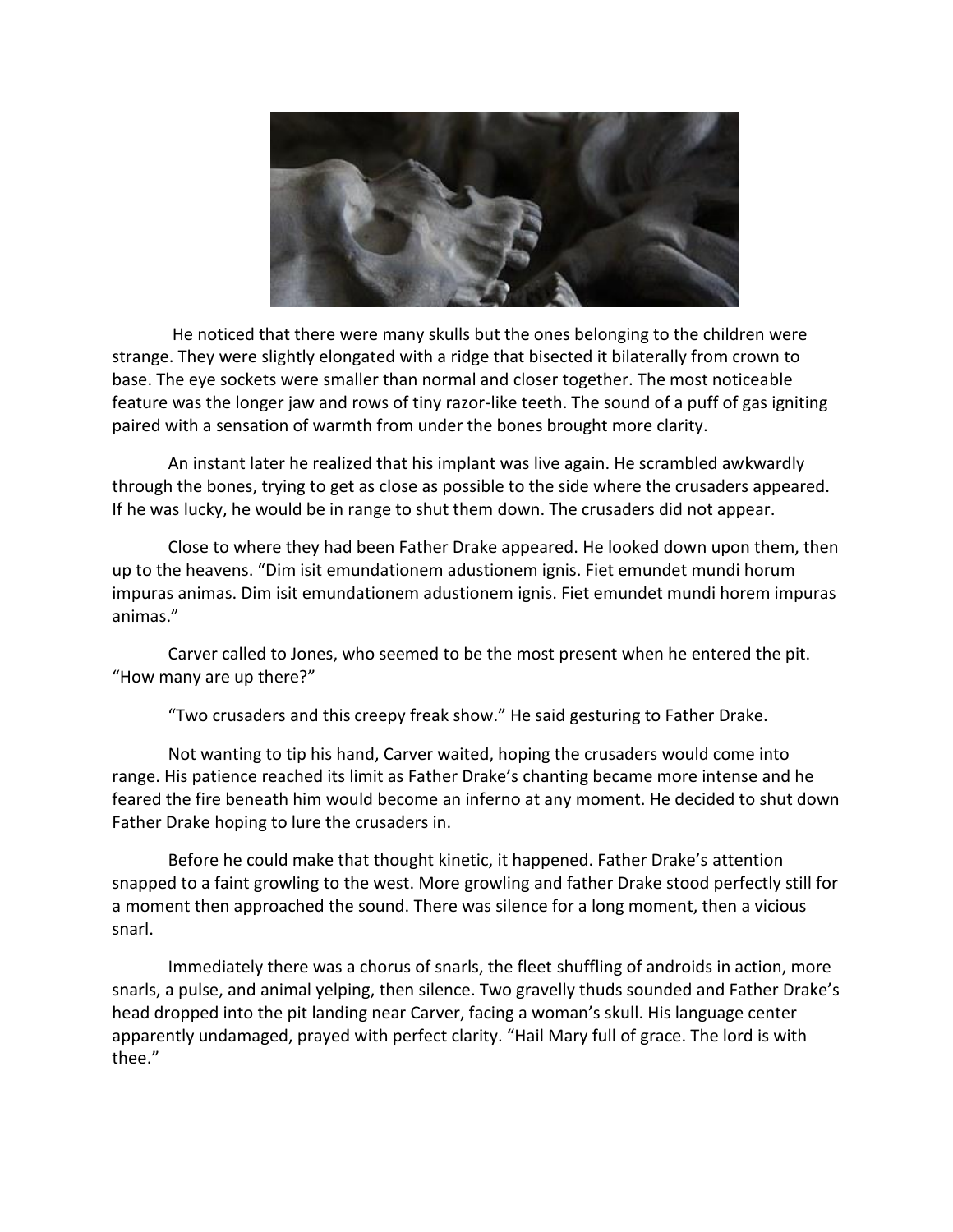Carver picked up the head but instantly shifted focus when he noticed the faces of the other men. He followed their gaze to the edge of the pit craning back to get a better perspective, when a snarling beast appeared peering down at him.

The beast's head was a larger version of the child's skull he has seen, hairless with the exception of a shock of black fur that grew around its head, shoulders, and upper back. Its skin was yellow with many deep red blotches, its eyes small and black, close set, predatory. Its form was roughly human but with a musculature halfway between gorilla and man. Most demonstrative of its deviation from human form was its massive trapesius, latissimus dorsi, rounded rhomboids, and long claw-like hands which consisted of three fingers with a thumb on either side.

Father drake rages at the site of the beast. "Heathen! Satan spawn! Our father who."

The beast stared at Father Drake, a low rumbling growl persisting like the idle of an ancient combustion engine. Carver tossed Drake's head aside and held up his hands in a universal gesture of, it's all yours. The growling ceased and the beast paced near the edge of the pit for a moment. Some primitive grunting behind the beast distracted it for a moment then it turned back to the pit with a snort, surveying the men once more then left as abruptly as it had arrived.

With everyone conscious and with mule serving as the base, the men formed a shaky human latter allowing Carver to climb out of the pit. He found that the pit was located in the center of an overgrown area paved with cobblestones at the edge of a ruined town. To the south and west was about forty meters of scorched earth which bordered dense, yellow and red, tropical forest. There was no signs of the beasts' presence but Carver could feel them watching from the buildings, trees, or both.

At the far end of the cobblestone yard, Carver noticed their shuttle and a second one of different design intended to return the androids to the cathedral. He moved cautiously past the dismantled bodies of the two crusaders and the decapitated body of Father Drake who's prayers from the pit had become white noise in an otherwise silent town.

Carver retrieved a grappler from the shuttle and helped the other four men out of the pit with Izoku casually tossing Father Drake's head up to him. The men took in the strange ruins and alien ecology as they moved in an instinctive amoeba-like formation ever conscious of the fleeting peripheral movements all around them.

Jones was the first to reach the shuttle his head on an awe struck swivel but froze as he rounded its rear, almost walking into one of the beasts who stood just outside the entrance. The beast was somewhat smaller than the one from the pit but still frighteningly powerful. It regarded Jones, tipping its head to one side like a dog studying Jones' clothing then the shuttle. It looked back at Jones and did something strange. It pointed up with its three fingers.

The group looked up but noticed nothing but sky drifting with cumulus clouds. The beast hopped and snorted in frustration startling the men. Carver considered using his implant but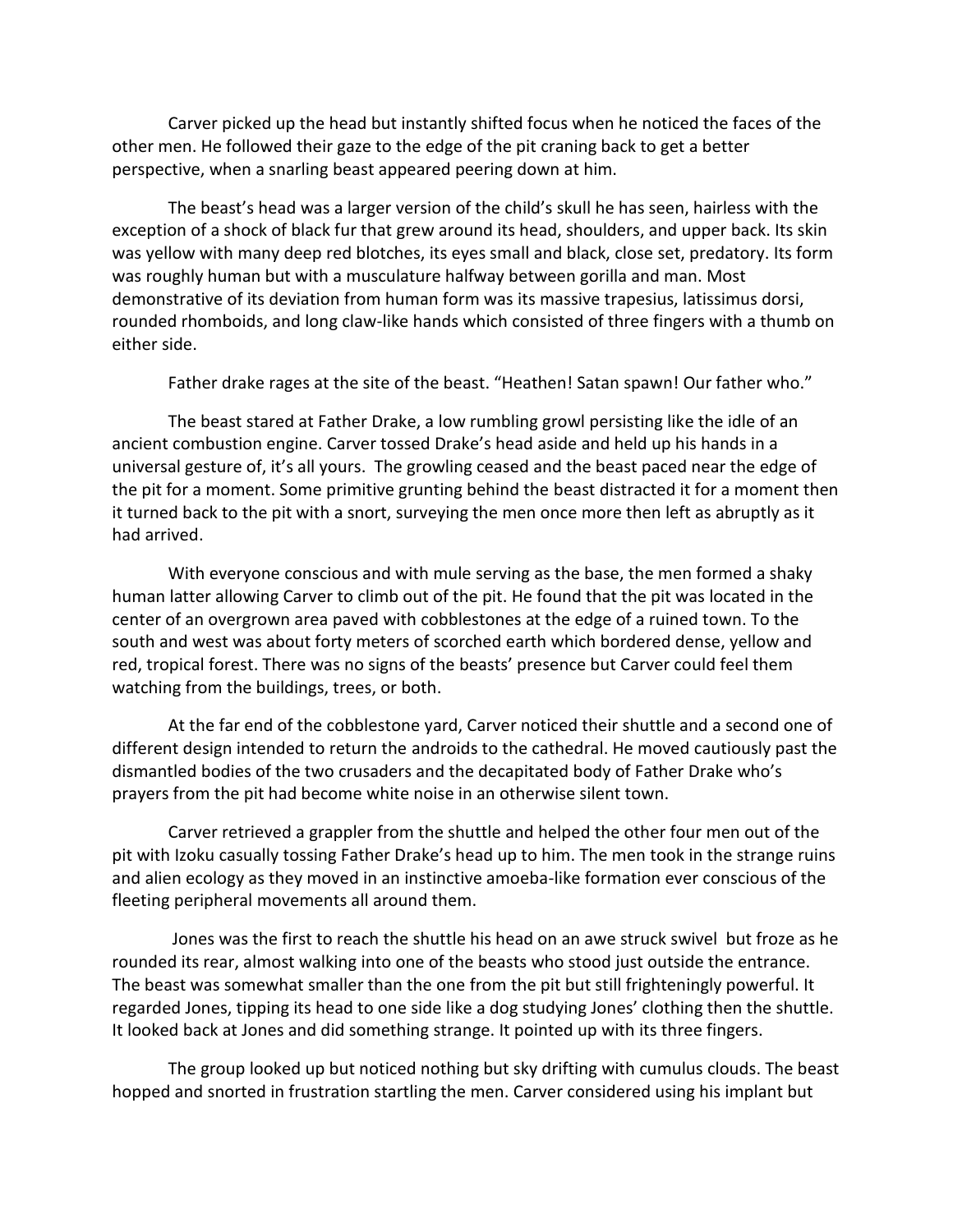waited. He was not sure how it would affect the beast anyway. The beast ceased its hopping and pointed to Jones, then up, and they understood.

Jones took a shuttering breath and smiled. He nodded. "Yes." Then pointed to himself then up repeating the beast's gesture. The beasts gaze shifted now regarding the group. Jones teared up but did not cry. Without warning the beast turned and made his way across the scorched ground disappearing into the forest.

Marco pushed the shuttle north at full throttle. Jones examined a hole with sharp protrusions in the console. "I think the transponder may be damaged." He said in his patented overly obvious way. Marco broke off the acceleration. "I'm on it." They could not communicate directly but could be tracked. He stuttered the acceleration sending an S.O.S. to the Aurora then shot back to full burn.

Carver sat holding Father Drake's head, him implant working to access him. It had taken over two hours but by the time the shuttle had crossed into Zion's polar region he had access. "I'm in." He translated access to the group's civilian implants.

Father Drake spat the words. "Forgive me bishop."

Carver held up the head to eye level. "Father, I have a confession to make. I think you're an asshole." Carver looked to Izoku and Mule who were seated across from him in the rear of the shuttle. "Anyone else?"

He tossed the head to Izoku, who tossed it back. He tossed it to Mule who tossed it back to Izoku. The three men tossed the head around with no one wanting to claim possession of it. Father Drake ended the game, thundering at Mule. "You're too late. She's been erased."

Mule took the head and simulated it performing oral sex on him. "What's that Drake? It's bad manners to talk with your mouth full." The men laughed then Mule slammed the head into Izoku's crotch. With some effort Izoku batted it away. Father Drake's head dropped rolling to the rear of the shuttle.

With no further need for etiquette Marco brought the shuttle in hot landing on the ice bank nearest Auriel. Carver shut the arc angels down as the men climbed down to the entrance. They breached the main room and entered the elevator without resistance.

As the men reclaimed their weapons, Carver's implant brought up a map of the cathedral. Carver turned to Jones and Mule. "The server is on the second level. Get that tech."

Jones began moving. "I've got to get those people out of Hell."

Carver nodded and turned to Marco and Izoku. "We'll find Gale." With the agent missing no one questioned his orders. Jones and Mule exited on the second floor. The elevator gates closed behind them as Carver, Marco, and Izoku continued up to level 6 where the bishop was detected.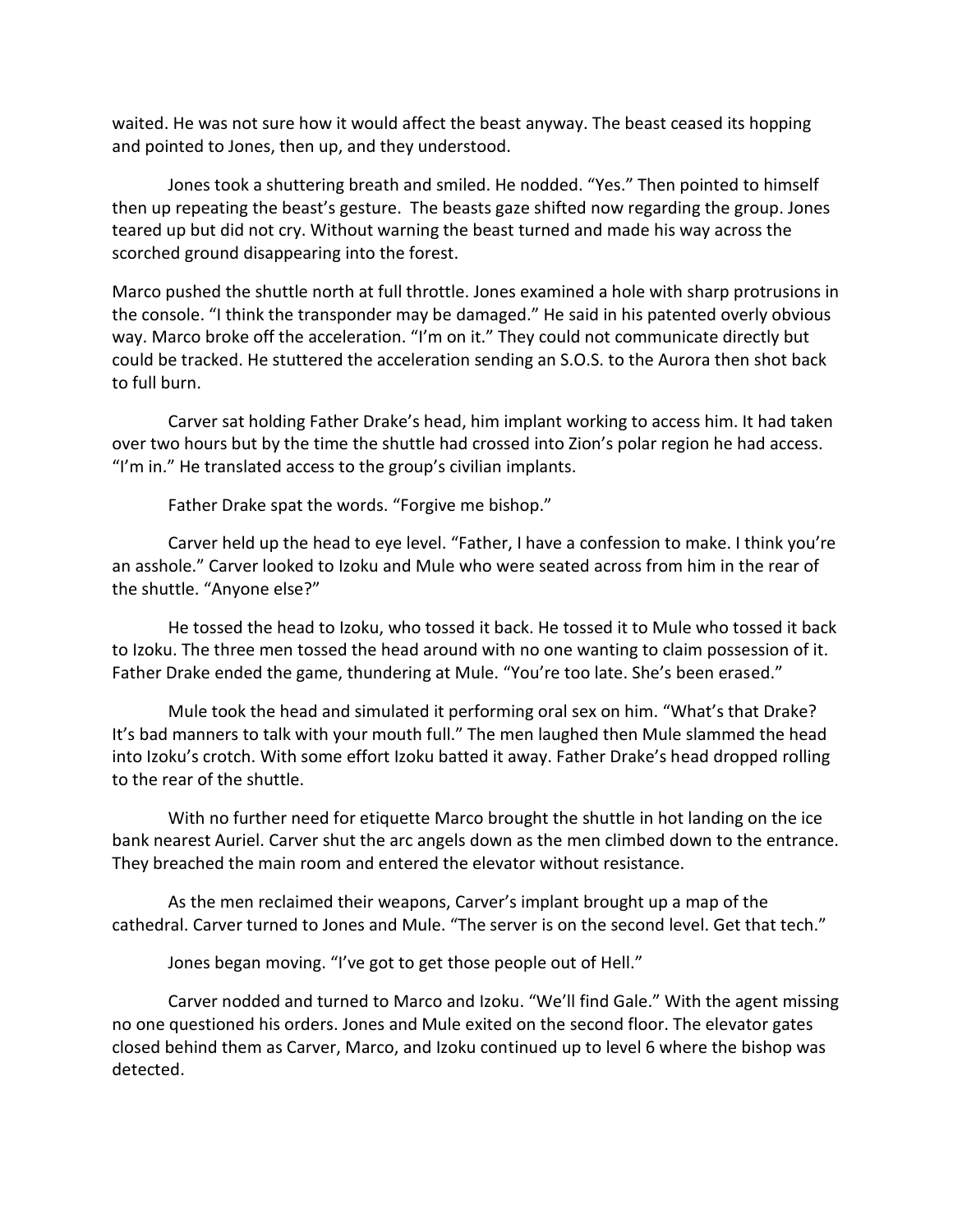Jones and Mule found themselves in a rounded corridor with scenes of human struggle embossed throughout, surrounding them. They continued toward more golden gates under angles, demons, swords, and fire frozen in conflict. Like the rest of the cathedral, the gates allowed them passage recognizing them as Father Drake.



The server was a maze of hardware, the tiny white and blue lights lending the appearance of it being a miniature city at night. The almost two-meter Jones felt even larger than usual. They came upon an access console. Jones sat and engaged as Mule stood watch at the nearest intersection.

Once in, Jones navigated through files and code. He left them untouched as he searched for the digitized population. He came to three portals similar to W2, Heaven, Purgatory, and Hell. Each had an extensive list of identification numbers. The IDs in Hell and Purgatory had a counter associated with them tracking their penance. Jones decided to set their counters to zero and get out, but the explorer in him compelled him to glance into these worlds.

Mule kept his head on a swivel waiting, occasionally casting a glance back to Jones. Although he was engaged in a virtual space, his body was becoming increasingly agitated, letting out the muted and slurred utterances of a dreamer. The utterances became more frequent and intense finally culminating in a distinct cry of "No!"

Somewhere in the dark maze Father Dare's head began to glow.

 $\ast$   $\ast$   $\ast$ 

Carver, Marco, and Izoku steadied themselves as the elevator approached the sixth floor, but could never be ready for what they witnessed when the gates opened. The room was serene, windowless, and warm, lit with a dull blue that emanated from the ceiling. The heavenly ambient sounds that filled the background were disturbing when juxtaposed with the rhythmic slapping as the Bishop worked his holy seed into the vacant peaceful incubator that was Agent Gale.

Her body was cradled in an amalgamation of examination table and religious art. Neatly organized tubes that supported her with life and fertility supplements swayed in rhythm with the Bishop's divine gyrations. The Golden Pope hovered on his cables above, arms outstretched, blessing the union. The Bishop turned with tears of joy in his eyes, not stopping, simply slowing. Lost in the experience, he seemed to not register the implications of their presence for a moment.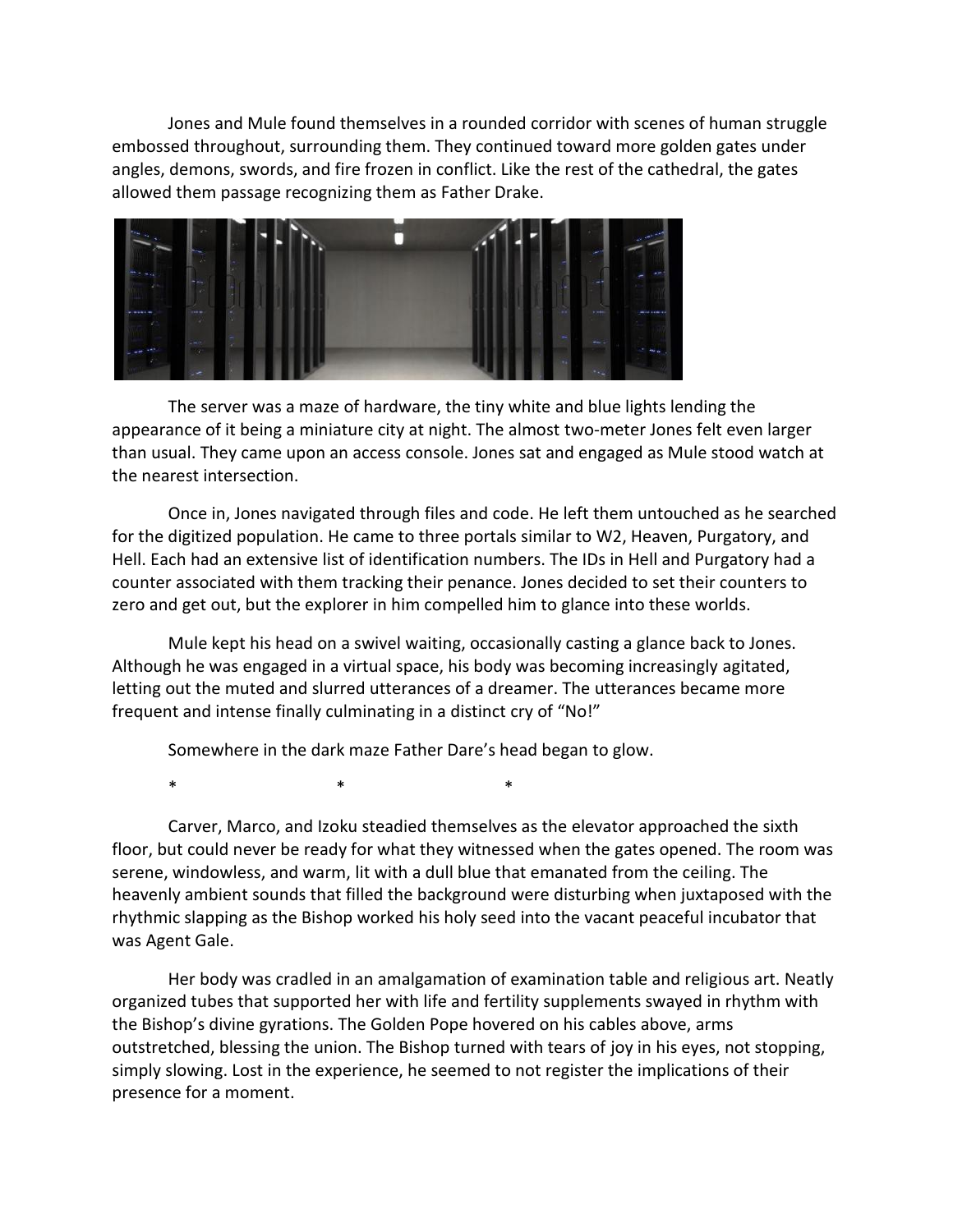Carver considered himself a strategic thinker, one who carefully considered his options, but as he witnessed the semi-necrophilia, the Bishops pasty mass, the golden voyeur, the music, the tubes, the sweat, there was no room for strategy.

Carver simply fired into the Bishop's face removing a good deal of his pathetic open mouthed expression. He flopped foreword onto Gale spurting blood onto her beautiful vitamin enriched skin, one final insult. He slid to his knees then back, his wet erection the only thing left standing.

The Pope's scream came from everywhere as he recoiled. "No!" He shot foreword at Carver who dove to the right. Marco, too close to fire, jumped onto the Pope, drew his knife, and stabbed furiously at one of its cables. With its right hand the Pope reached back penetrating Marco's abdomen and pulled out a handful of torn intestine. Marco flopped to the floor.

The two remaining men opened fire. The bullets and Carver's implant had no noticeable effect as the Pope lived in the server. The golden idol before them was simply an extension, a physical representation of their beliefs.

He sprung foreword again grabbing Izoku by the arm and face. As they hit the wall, Izoku's skull shattered, its contents splattering on the flawless wall. Carver raised his weapon to fire and the Pope backhanded him to the floor.

He turned back to his bloody virgin, scooping her up, cradling her. As Carver sat up, the Pope's momentary nurturing turned back to rage. The tubes tore free from Gale's body as the Pope recoiled into the shaft in the wall. It closed leaving the image of a golden cradle.

The cathedral's system indicated that the Pope was moving to the top level. Carver scrambled into the elevator in pursuit. A gust of freezing wind struck Carver as the gates to the Pope's heavenly panorama opened.

\* \* \* \* \* \* \*

Sickened by what he had witnessed, Jones released all of the damned souls to Heaven. He was ready to disengage when a new soul appeared. The indicium machine condemned Bishop Manteo to one thousand years in Hell. Jones did not alter the sentence.

Mule perceived movement in his peripheral and looked to the left, down the longest of the dim corridors. In the dark, Father Dare's head glowed white appearing disembodied, floating. He approached, his gate quick but dignified. "You are not authorized to be here."

Mule turned to Jones, who had his head in his hands, recovering from what he witnessed on his tour of Hell. The words did not register. The gunshots did. Father Dare sidestepped back into the maze with graceful but terrible speed. "We've got to go."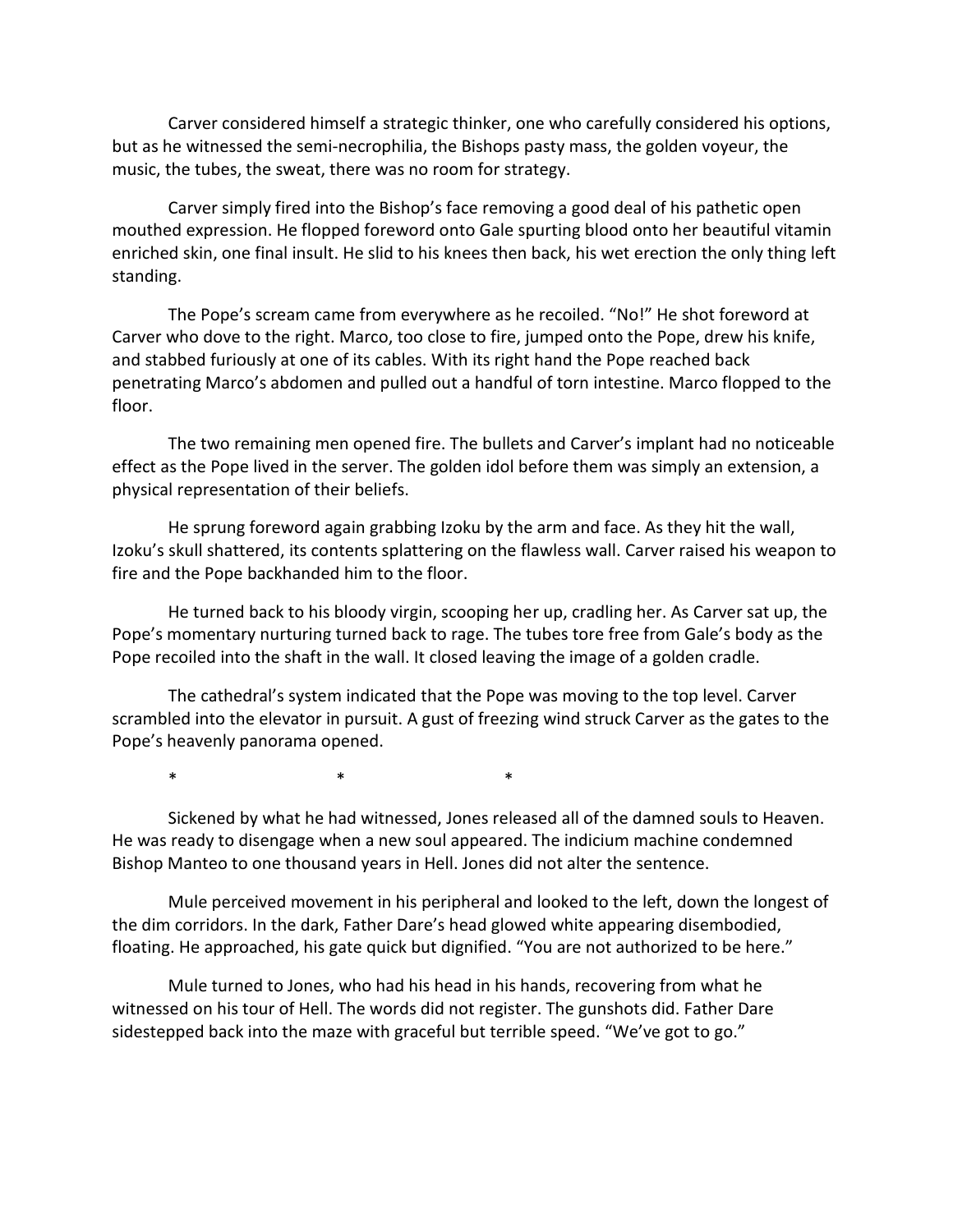Jones engages in the present and drew his pistol. They stalked through the maze of electronics as they made their way back to the elevator. Mule fired as Father Drake crossed into another section of the maze in an attempt to head them off.

They reached the corridor and stood back to back with Jones covering the elevator, Mule covering the rear. They waited as the elevator made its way from the top floor. The seconds ticked away.

Silently, without warning, Father Drake charged into the corridor with inhuman speed. His charge progressed as an awkward stop-motion nightmare as Mule unloaded his weapon. Father Drake dropped to the floor dragging himself toward them, transparent whitish fluid spilling out on the carpet. He lurched a final time reaching for Mule's leg. A shot from Jones' pistol extinguished his light. Through the shattered portion of its head they noticed small mechanisms struggling to maintain function.

The elevator gates slid open startling the two men. They entered and ordered the elevator to ascend in order to join the man on the sixth floor, then Carver who they could see on their map, had split off from the others.

The elevator ascended smoothly allowing Jones and Mule a moment to breathe. Any remnants of these breaths were expelled when the gates slid open revealing the aftermath of what had occurred on the sixth floor. Jones and Mule froze in step.

The Bishop's blood had formed a red carpet to the elevator gates that trickled down the space and down the shaft. Mule held the gate for a moment as they panned their weapons reviewing the scene. Neither of them spoke as the gates closed and they headed up to meet Carver.

Two floors later, the elevator stopped and powered down. Jones and Mule pried the gates open and found themselves in the cathedral proper. It was the largest space in the cathedral roughly forty meters from entrance to alter and thirty meters wide. On either side of the rows of pews, pillars rose into the darkness that the twilight from the stained glass windows could not penetrate. Dim shadows danced to the flickering of candles in ornamental blue glass that stood on either side of the altar.

Jones caught a glimpse of something moving at the edge of the shadows. Silently, he gestured to Mule nodding up and to the right. A blur of darkness scurried quick and spider-like into the wall's umbra. They stared, weapons trained as Sister Eleanor's head illuminated under its hood. On all fours, it scurried down a column blocking their exit.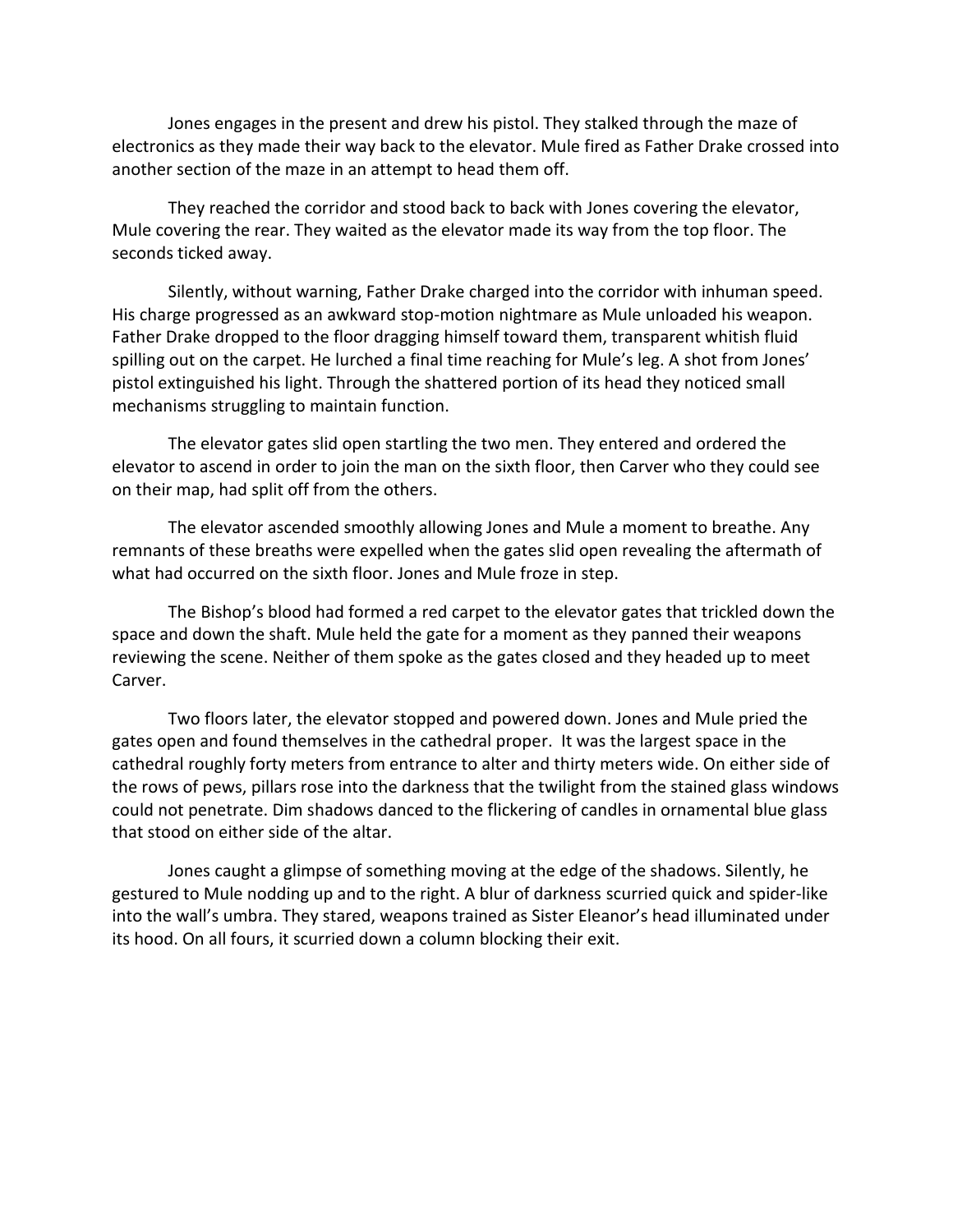Mule aimed then Jones put his hand on the weapon, lowering it. Mule was confused until he followed Jones' gaze to the ceiling where dozens of priests illuminated their heads peering down from predatory perches.

\* \* \* \* \* \* \*

Carver shielded his face from the wind whipped glass shards. He noticed the Golden Pope cradling gale out in the freezing twilight, his cables extending through a shattered portion of the glass and into the shaft at the far end of the room.

The Pope was praying as he gently rocked her. He noticed Carver and became agitated, slithering on his cables. He held her up like a virgin sacrifice. "You did this. She was our salvation." He shook her. "She's just meat now." With that, he dropped her.

Carver ran, his hands slapping against the cold curvature of the glass wall and watched her drop until she became a small stain on the icy rocks below. He screamed and fired at the Pope's cables, then at the pope as he reentered the room.

The Pope backhanded Carver to the floor with immense strength, his gun tumbling across the carpet. The Pope reared up, hovering above Carver. "Now you suffer heathen. Now you feel the wrath of God."

center of the damaged glass wall and beyond



it, in the distance, the Aurora hovering a kilometer away.

He stood, noticed Jones' and mule's signature on the eighth floor, and called the elevator. It soon became apparent that it had powered down. Trapped on top of the world he approached the shattered portion of wall in the hope that he could climb down a level. He quickly ruled that out when he noticed that the base of the room was smooth and sloped seamlessly inward.

He reentered the room and attempted to pry open the gates to the shaft to no avail. He had similar results when he attempted to breech it, running as Father Drake. He looked out and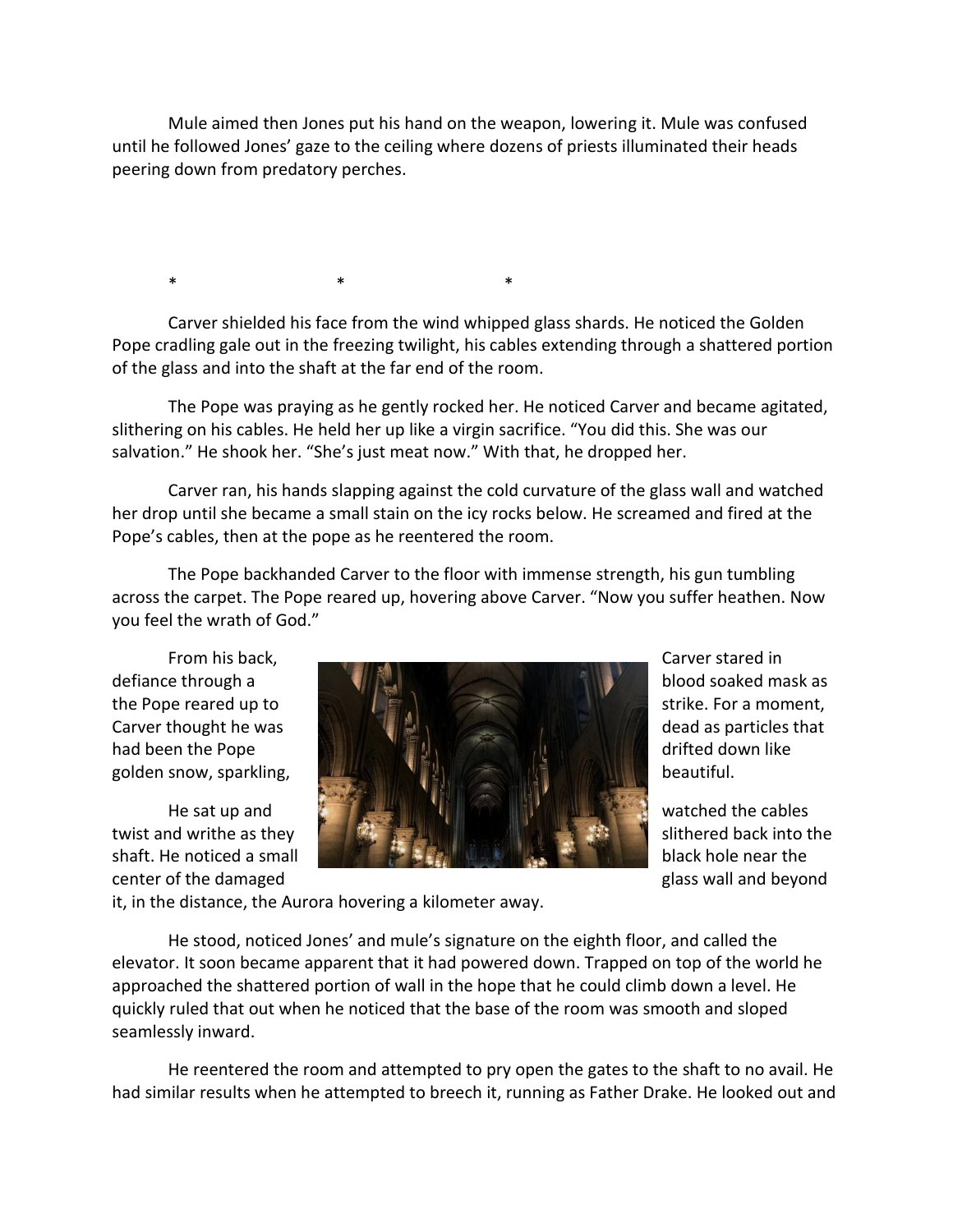wondered how close the Aurora could come, when his implant told him something strange. Jones and Mule had left the building.

 $\ast$   $\ast$   $\ast$ 

The wind threatened to rip them from the cathedral as Jones and Mule scaled the icy ornate exterior features making their way up, firing at the androids that had attacked them when they escaped through a stained glass window and now poured out climbing with terrible, inhuman, motions. Jones yelled to Mule above the wind. "Is it too late to convert?"

Mule's automatic pistol detached the closest priest, who fell periodically striking parts of the cathedral, its dark vestments flapping in the wind as it twisted violently. "I don't know. They seem forgiving."

\* \* \* \* \* \* \*

Carver leaned out through the damaged wall to communicate directly without using the cathedral's system, which was most likely monitored. "Jones, you there?"

"Level eight exterior. You coming to join the party?"

"I'm trapped up top." Carver looked out at the Aurora and signaled for them to loop around to help Jones.

He looked down at Gale's body again then just stared at the landscape, eyes not focused on anything in particular. It was then that he noticed it.

\* \* \* \* \* \* \*

Jones and Mule did their best of fend off the hoard of holy androids but they began to fan out surrounding them. They were on the verge of becoming overwhelmed when the Aurora, now less than one hundred meters away broke the horizon of the cathedral and began disintegrating the androids with white beams that cooked the air as they flashed.

Jones and Mule continued firing as the androids closed in, then coming down from above, was the shuttle. Carver stood in the rear hatch calling for them to jump. Mule who was positioned three meters up and to the right of Jones, noticed one of the priests drop toward Jones. Mule kicked off, intercepting it. They bounced off of the roof of the shuttle then fell man and machine continuing their struggle even as they plummeted to the icy rocks below.

Jones just stared at the twisted amalgamation of meat and machine that lay at the foot of the cathedral. Carver called out. "Jones, jump. Jones." Carver shot a priest closing in on Jones from the right. "Jones,"

With that, Jones snapped out of it and on legs of rubber he leapt toward the shuttle, landing on his side. Carver helped him as he clambered on the floor then shut the door and pulled away just out of reach of a diving android. From above another launched and latched onto the rear of the shuttle. A moment later, a fist smashed through the hatch reaching then